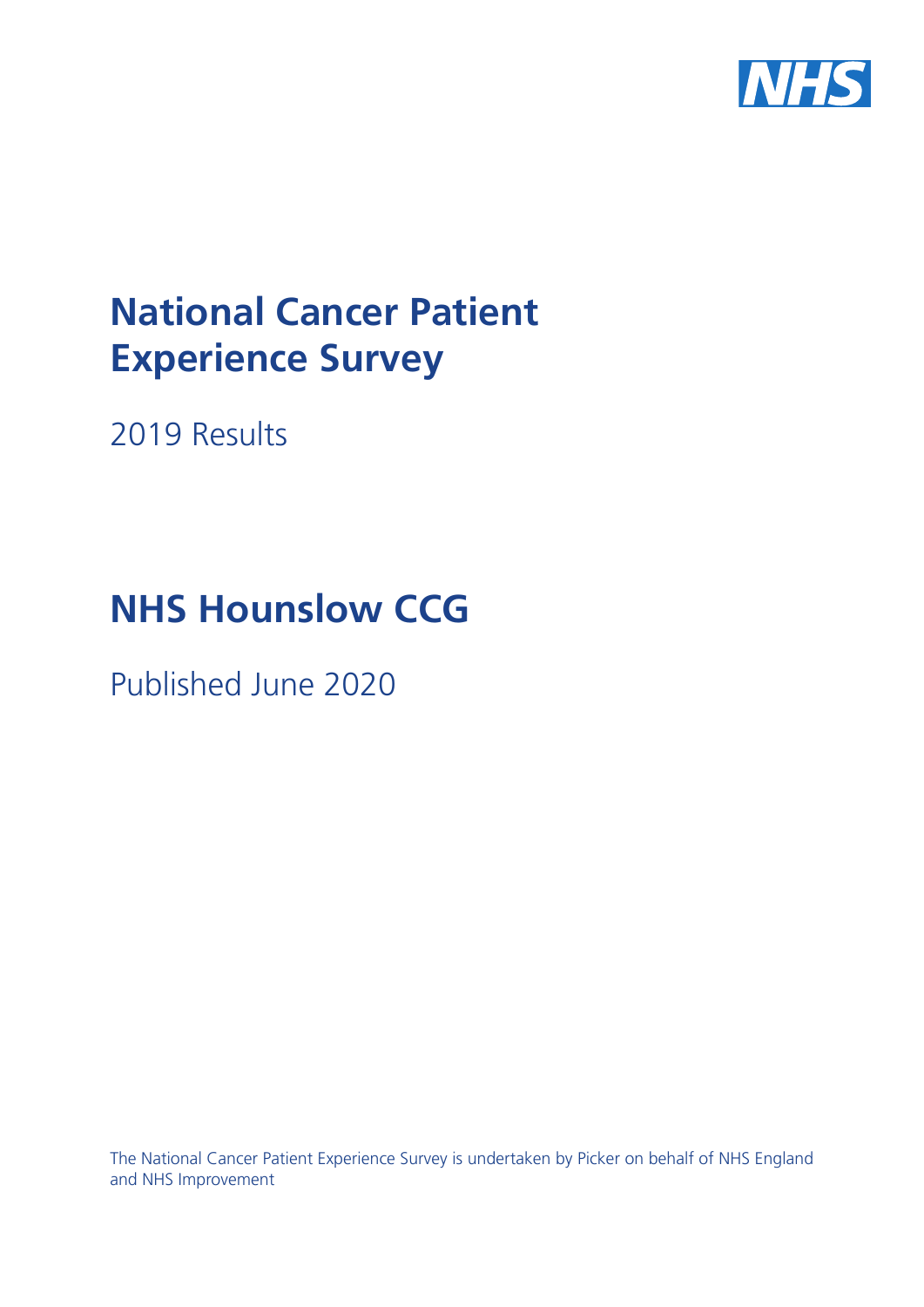# **Executive Summary** Case Mix Adjusted scores

### **Cancer Dashboard Questions**

The following seven questions are included in phase 1 of the Cancer Dashboard developed by Public Health England and NHS England:

Q61. Patient's average rating of care scored from very poor to very good

| $\Omega$ | 2                | 3                                                             | $\overline{4}$ | 5 | 6 | 7 | 8   | 9 | 10                                                                                            |
|----------|------------------|---------------------------------------------------------------|----------------|---|---|---|-----|---|-----------------------------------------------------------------------------------------------|
|          |                  |                                                               |                |   |   |   | 8.7 |   |                                                                                               |
|          |                  |                                                               |                |   |   |   |     |   | Q18. Patient definitely involved as much as they wanted in decisions about care and treatment |
|          |                  |                                                               |                |   |   |   |     |   | Q19. Patient given the name of a CNS who would support them through their treatment           |
| $1\%$    |                  | Q20. Patient found it very or quite easy to contact their CNS |                |   |   |   |     |   |                                                                                               |
| 86%      |                  |                                                               |                |   |   |   |     |   | Q39. Patient always felt they were treated with respect and dignity while in hospital         |
|          | leaving hospital |                                                               |                |   |   |   |     |   | Q41. Hospital staff told patient who to contact if worried about condition or treatment after |
| 48%      | treatment        |                                                               |                |   |   |   |     |   | Q55. General practice staff definitely did everything they could to support patient during    |

### **Questions Outside Expected Range**

|                                                                                                                        |            | Case Mix Adjusted Scores   |                            |                   |
|------------------------------------------------------------------------------------------------------------------------|------------|----------------------------|----------------------------|-------------------|
|                                                                                                                        | 2019 Score | Lower<br>Expected<br>Range | Upper<br>Expected<br>Range | National<br>Score |
| Q6. The length of time waiting for the test to be done was about right                                                 | 83%        | 83%                        | 93%                        | 88%               |
| Q28. Afterwards, staff completely explained how operation had gone in understandable<br>way                            | 67%        | 72%                        | 87%                        | 79%               |
| Q35. All hospital staff asked patient what name they prefer to be called by                                            | 59%        | 60%                        | 81%                        | 71%               |
| [Q43] Patient definitely found hospital staff to discuss worries or fears during their outpatient<br>or day case visit | 64%        | 64%                        | 77%                        | 71%               |
| Q46. Beforehand patient completely had all information needed about radiotherapy<br>treatment                          | 77%        | 79%                        | 94%                        | 86%               |
| Q55. General practice staff definitely did everything they could to support patient during<br>treatment                | 48%        | 51%                        | 66%                        | 58%               |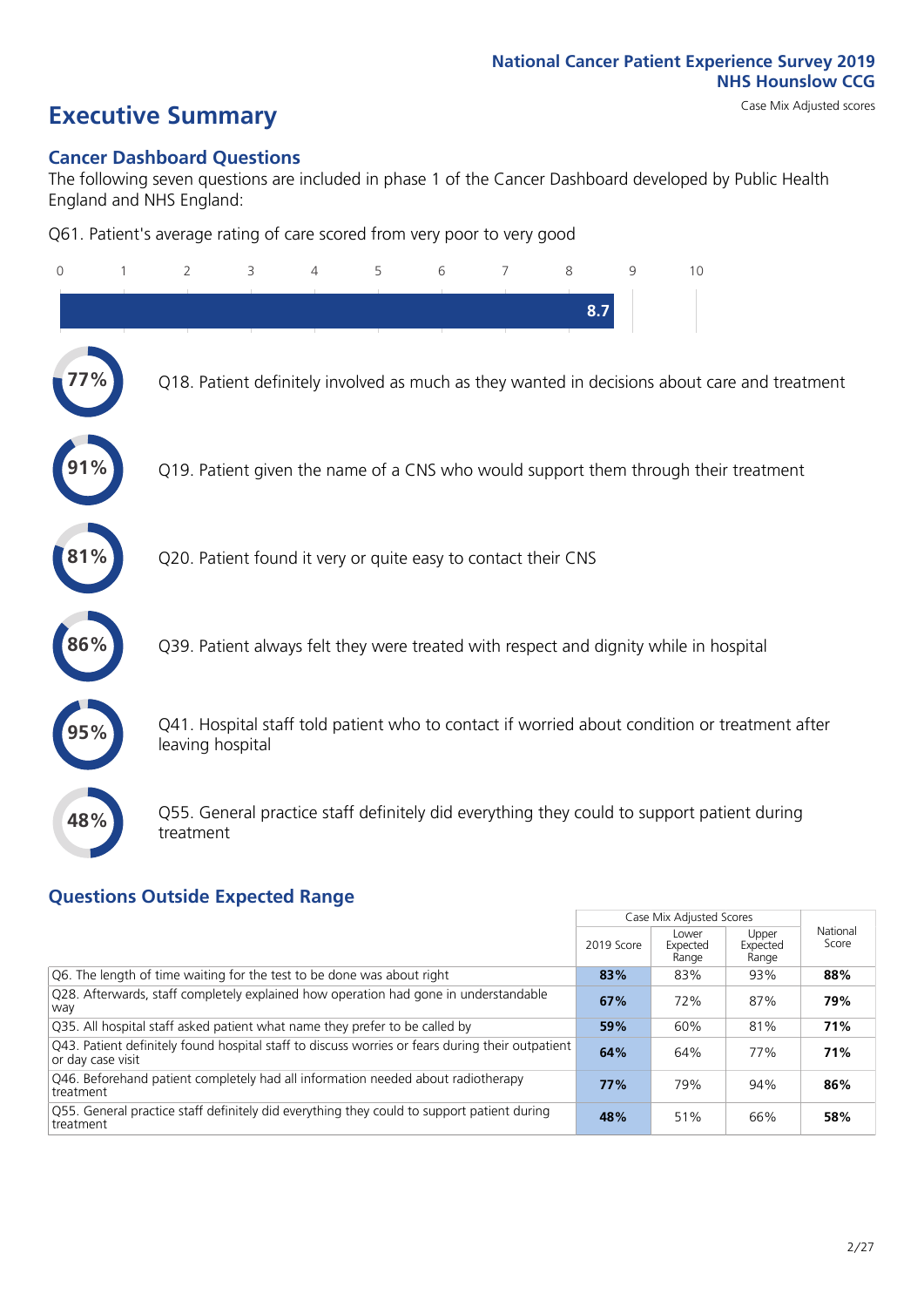# **Introduction**

The National Cancer Patient Experience Survey 2019 is the ninth iteration of the survey first undertaken in 2010. It has been designed to monitor national progress on cancer care; to provide information to drive local quality improvements; to assist commissioners and providers of cancer care; and to inform the work of the various charities and stakeholder groups supporting cancer patients.

The survey was overseen by a national Cancer Patient Experience Advisory Group. This Advisory Group set the principles and objectives of the survey programme and guided questionnaire development. The survey was commissioned and managed by NHS England. The survey provider, Picker, is responsible for designing, running and analysing the survey.

The 2019 survey involved 143 NHS Trusts. Out of 111,366 people, 67,858 people responded to the survey, yielding a response rate of 61%.

# **Methodology**

### **Eligibility, eldwork and survey methods**

The sample for the survey included all adult (aged 16 and over) NHS patients, with a confirmed primary diagnosis of cancer, discharged from an NHS Trust after an inpatient episode or day case attendance for cancer related treatment in the months of April, May and June 2019. The fieldwork for the survey was undertaken between December 2019 and March 2020.

As in the previous four years, the survey used a mixed mode methodology. Questionnaires were sent by post, with two reminders where necessary, but also included an option to complete the questionnaire online. A Freephone helpline and email was available for respondents to opt out, ask questions about the survey, enable them to complete their questionnaire over the phone and provide access to a translation and interpreting facility for those whose first language was not English.

### **Case-mix adjustment**

Both unadjusted and adjusted scores are presented in this report. Case-mix adjusted scores allows us to account for the impact that differing patient populations might have on results. By using the case-mix adjusted estimates we can obtain a greater understanding of how a CCG is performing given their patient population. The factors taken into account in this case-mix adjustment are gender, age, ethnic group, deprivation, and tumour group.

### **Scoring methodology**

Fifty-two questions from the questionnaire are scored as these questions relate directly to patient experience. For all but one question (Q61), scores are presented as the percentage of positive responses out of all scored responses. For Q61, respondents rate their overall care on a scale of 0 to 10, of which the average was calculated for this question's presented score. The percentages in this report have been rounded to the nearest percentage point. Therefore, in some cases the figures do not appear to add up to 100%.

### **Statistical significance**

In the reporting of 2019 results, appropriate statistical tests have been undertaken to identify unadjusted scores for which the change over time is 'statistically significant'. Thirty-seven scored questions in 2019 have been compared with those of 2018 and a statistically significant change between the two years has been reported where identified.

For the scored questions that are comparable beyond 2018, statistically significant change over the five years has also been reported where identified. A statistically significant difference means that the change in the result is very unlikely to have occurred by sampling variation.

### **Suppression**

### **Question-level suppression**

For scores where the base size per question is  $<$ 21, the score will be suppressed and replaced with an asterisk (\*). The base size will include neutral response options.

### **Double suppression**

If any group within a particular sub-group breakdown (such as the tumour group breakdown) has <21 responses, then the figure for this particular group is suppressed and replaced with an asterisk (\*). If there is only one group within the sub-group breakdown that has <21 respondents, and is therefore suppressed, the group with the next lowest number of respondents is also supressed and replaced with an asterisk (\*) (regardless if it is greater than or less than 21).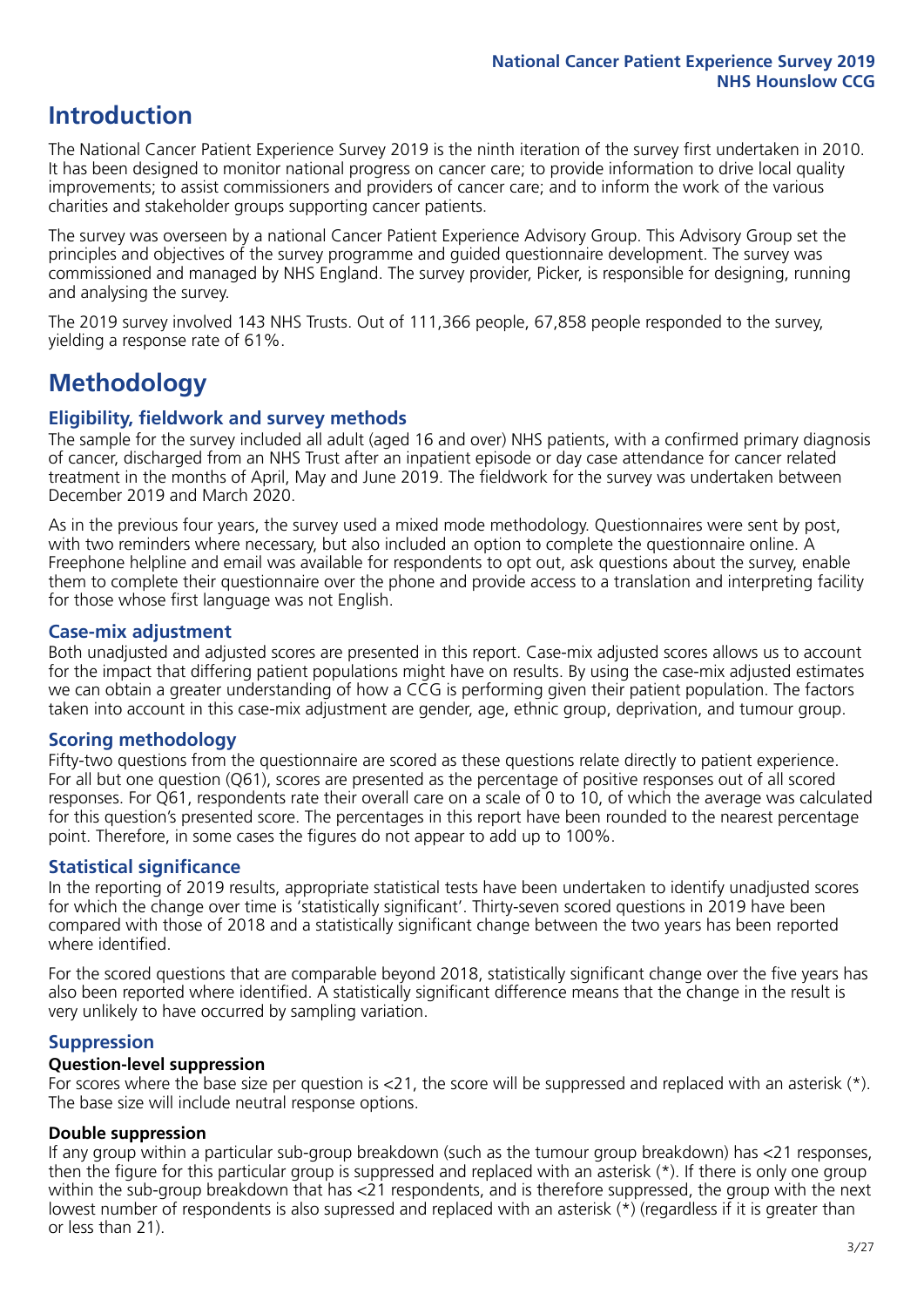# **Understanding the results**

This report shows how this CCG scored for each question in the survey, compared with national results and previous year's results. It is aimed at helping individual CCGs to understand their performance and identify areas for local improvement. Below is a description of the type of results presented within this report and how to understand them.

### **Expected range charts**

The expected range charts in this report show a bar with the lowest and highest score received for each question nationally. Within this bar, an expected range is given (in grey) and a black diamond represents the actual score for this CCG.

CCGs whose score is above the upper limit of the expected range (in the dark blue) are positive outliers, with a score statistically significantly higher than the national mean. This indicates that the CCG performs better than what CCGs of the same size and demographics are expected to perform. The opposite is true if the score is below the lower limit of the expected range (in the light blue); these are negative outliers. For scores within the expected range (in the grey), the score is what we would expect given the CCG's size and demographics.

### **Comparability tables**

The comparability tables show the 2018 and 2019 unadjusted scores for this CCG for each scored question. If there is a significant change from 2018 and 2019 or overall from 2015 to 2019, an arrow will be presented for the direction of change. The adjusted 2019 score will also be presented for each scored question along with the lower and upper expected range and national score. Scores above the upper limit of the expected range will be highlighted dark blue, scores below the lower limit of the expected range will be highlighted light blue, and scores within the lower and upper limit of the expected ranges will be highlighted grey.

### **Tumour type tables**

The tumour type tables show the unadjusted scores for each scored question for each of the 13 tumour groups. The national score for that tumour group is also shown. Unadjusted scores for the same tumour type across different CCGs may not be comparable, as they do not account for the impact that differing patient populations might have on results. Central nervous system is abbreviated as 'CNS' and lower gastrointestinal tract is abbreviated as 'LGT' throughout this report.

### **Year on year charts**

The year on year charts show five columns representing the unadjusted scores of the last five years (2015, 2016, 2017, 2018 and 2019) for each scored question.

### **Notes on specific questions**

Following the development phase of the 2019 survey, several changes were made to the questionnaire. Six scored questions were amended (Q5, Q18, Q30, Q35, Q56 and Q60) and one non-scored question (Q29) was amended that impacted the comparability of questions Q30 to Q41. Of all questions changed or impacted by change, only Q60 is presented with historical comparisons; though the results should be interpreted with caution.

### **Unadjusted data and case-mix adjusted data**

Unadjusted data should be used to see the actual responses from patients relating to the CCG. Case-mix adjusted data, together with expected ranges, should be used to understand whether the results are significantly higher or lower than national results taking account of the patient mix.

### **Further information**

This research was carried out in accordance with the international standard for organisations conducting social research (accreditation to ISO20252:2012; certificate number GB08/74322). The 2019 survey data has been produced and published in line with the Code of Practice for Official Statistics.

For more information on the methodology, please see the Technical Document. It can be viewed along with the 2019 questionnaire and survey quidance on the website at [www.ncpes.co.uk](https://www.ncpes.co.uk/supporting-documents). For all other outputs at National, Trust, CCG and Cancer Alliance level, please see the PDF reports, Excel tables and dashboards at [www.ncpes.co.uk.](https://www.ncpes.co.uk/current-results)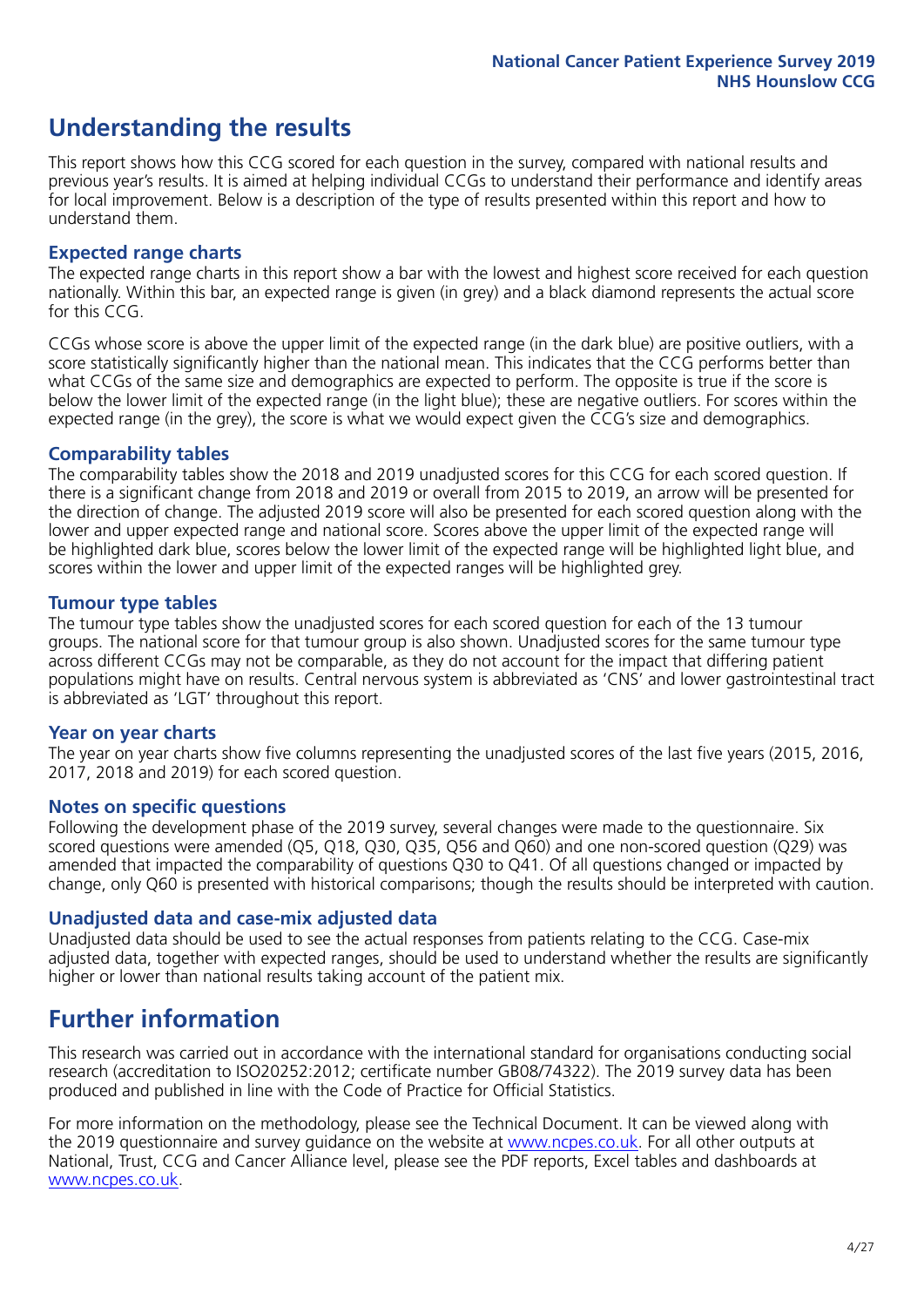### **Response Rate**

### **Overall Response Rate**

231 patients responded out of a total of 459 patients, resulting in a response rate of 50%.

|          | Sample Size | Adjusted<br>Sample | Completed | Response Rate |
|----------|-------------|--------------------|-----------|---------------|
| CCG      | 506         | 459                | 231       | 50%           |
| National | 119.855     | 111.366            | 67.858    | 61%           |

### **Respondents by Survey Type**

|                            | Number of<br>Respondents |
|----------------------------|--------------------------|
| Online                     | 25                       |
| Paper                      | 206                      |
| Phone                      |                          |
| <b>Translation Service</b> |                          |

### **Respondents by Tumour Group**

|                      | Number of<br>Respondents |
|----------------------|--------------------------|
| Brain / CNS          | 1                        |
| <b>Breast</b>        | 57                       |
| Colorectal / LGT     | 26                       |
| Gynaecological       | 13                       |
| Haematological       | 43                       |
| <b>Head and Neck</b> | 5                        |
| Lung                 | 16                       |
| Prostate             | 13                       |
| Sarcoma              | $\mathcal{P}$            |
| Skin                 | $\overline{2}$           |
| <b>Upper Gastro</b>  | 10                       |
| Urological           | 12                       |
| Other                | 31                       |

### **Respondents by Age and Gender**

Respondents year of birth has been used to determine age. This information has been amalgamated into 8 age bands. The age and gender distribution for the CCG was as follows:

|        | Age 16-24 | Age 25-34 | Age 35-44 | Age 45-54 | Age 55-64 | Age 65-74 | Age 75-84   | Age 85+ | Total |
|--------|-----------|-----------|-----------|-----------|-----------|-----------|-------------|---------|-------|
| Male   |           |           |           |           | 22        | 35        | 25          |         | 95    |
| Female |           |           | 13        | 22        | 40        | 37        | $\sim$<br>Z |         | 136   |
| Total  |           |           | 15        | 24        | 62        | 72        | 46          | 10      | 231   |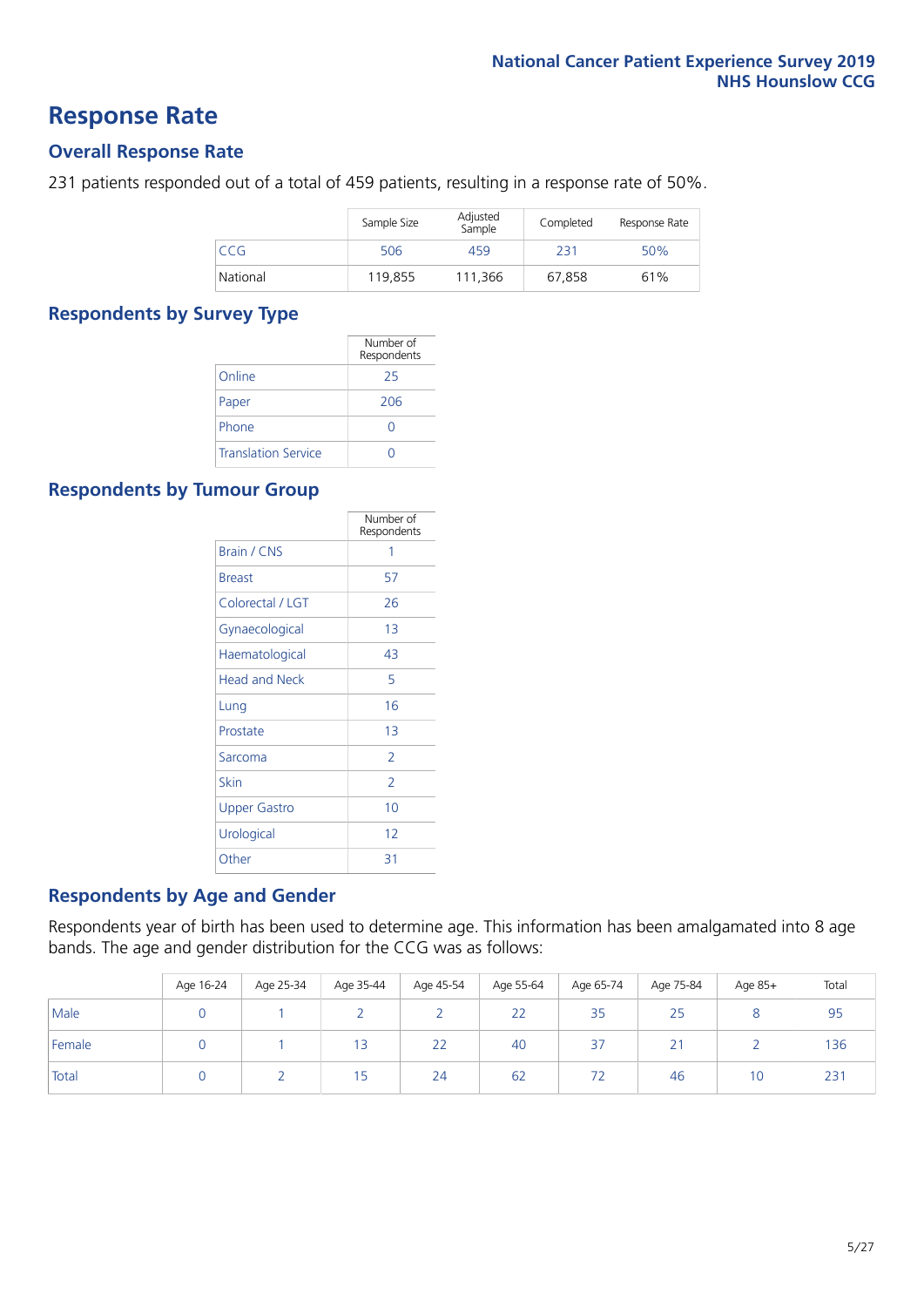# **Expected Range Charts**

| Lower Expected Range<br>Average                                                                                                                                                                                                                                                                                                                                                                                                                                                                                             |       |     | Upper Expected Range |     |     |            |            | Case Mix Adjusted Score  |                   |     |                 |
|-----------------------------------------------------------------------------------------------------------------------------------------------------------------------------------------------------------------------------------------------------------------------------------------------------------------------------------------------------------------------------------------------------------------------------------------------------------------------------------------------------------------------------|-------|-----|----------------------|-----|-----|------------|------------|--------------------------|-------------------|-----|-----------------|
| <b>SEEING YOUR GP</b><br>Q1. Saw GP once or twice before being told they needed to go to<br>hospital<br>Q2. Patient thought they were seen as soon as necessary                                                                                                                                                                                                                                                                                                                                                             | $0\%$ | 10% | 20%                  | 30% | 40% | 50%        | 60%        | 70%<br>73%               | 80%<br>80%        |     | 90% 100%        |
| <b>DIAGNOSTIC TESTS</b><br>Q5. Received all the information needed about the test<br>Q6. The length of time waiting for the test to be done was about<br>right<br>Q7. Test results explained in completely understandable way                                                                                                                                                                                                                                                                                               | $0\%$ | 10% | 20%                  | 30% | 40% | 50%        | 60%        | 70%<br>76%               | 80%<br>83%        |     | 90% 100%<br>95% |
| <b>FINDING OUT WHAT WAS WRONG WITH YOU</b><br>Q10. Patient told they could bring a family member or friend when<br>first told they had cancer<br>Q11. Patient felt they were told sensitively that they had cancer<br>Q12. Patient completely understood the explanation of what was<br>wrong<br>Q13. Patient given easy to understand written information about<br>the type of cancer they had                                                                                                                             | $0\%$ | 10% | 20%                  | 30% | 40% | 50%        | 60%        | 70%<br>75%<br>71%<br>70% | 80%               | 88% | 90% 100%        |
| <b>DECIDING THE BEST TREATMENT FOR YOU</b><br>Q14. Patient felt that treatment options were completely explained<br>Q15. Patient felt possible side effects were definitely explained in<br>an understandable way<br>Q16. Patient definitely given practical advice and support in dealing<br>with side effects of treatment<br>Q17. Patient definitely told about side effects that could affect<br>them in the future<br>Q18. Patient definitely involved as much as they wanted in<br>decisions about care and treatment | 0%    | 10% | 20%                  | 30% | 40% | 50%<br>54% | 60%<br>64% | 70%<br>70%<br>77%        | 80%<br>82%        |     | 90% 100%        |
| <b>CLINICAL NURSE SPECIALIST (CNS)</b><br>Q19. Patient given the name of a CNS who would support them<br>through their treatment<br>Q20. Patient found it very or quite easy to contact their CNS<br>Q21. Patient got understandable answers to important questions<br>all or most of the time                                                                                                                                                                                                                              | 0%    | 10% | 20%                  | 30% | 40% | 50%        | 60%        | 70%                      | 80%<br>81%<br>85% | 91% | 90% 100%        |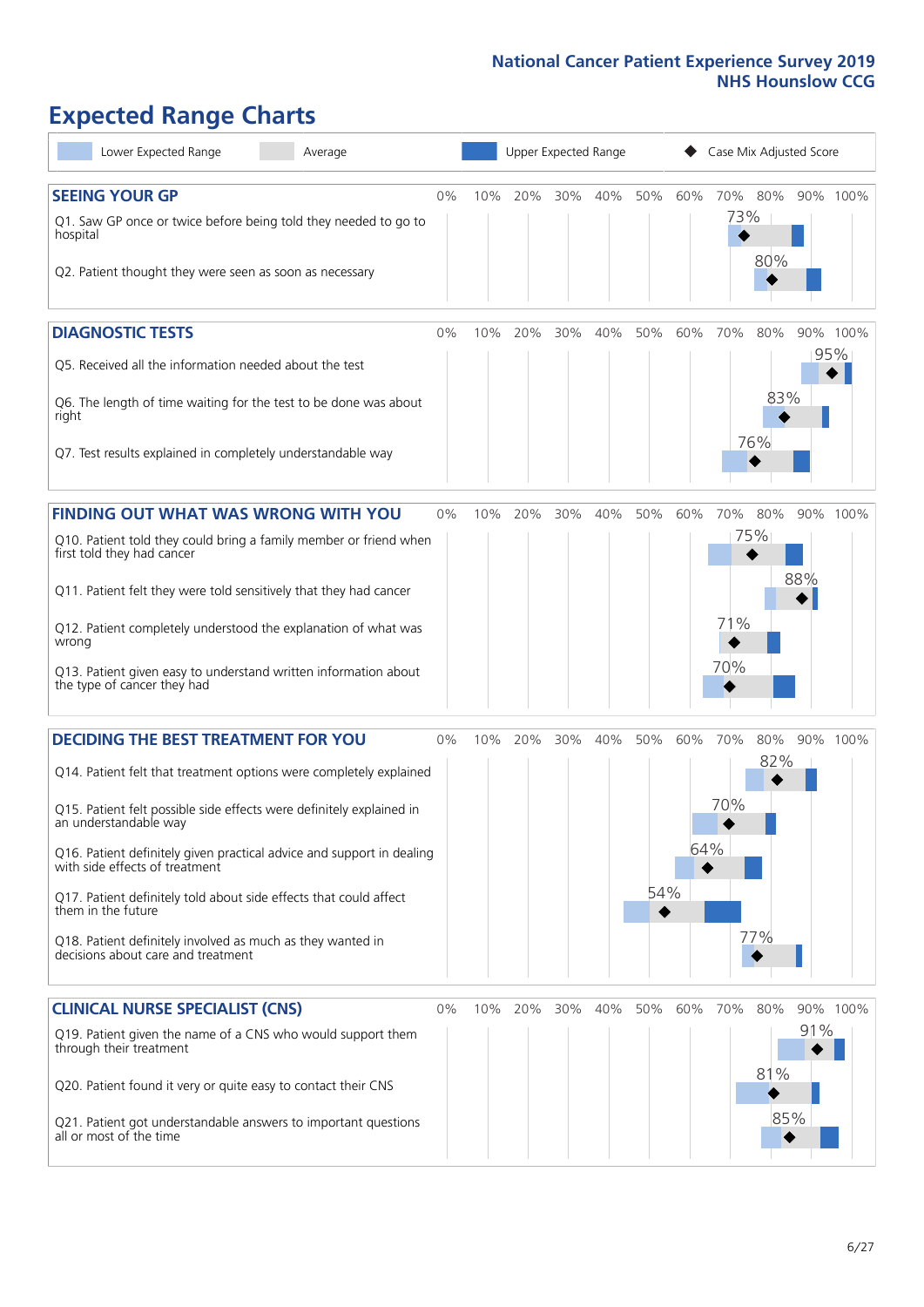# **Expected Range Charts**

| Lower Expected Range<br>Average                                                                                                                   |     |     | Upper Expected Range |     |     |     | Case Mix Adjusted Score |     |     |          |
|---------------------------------------------------------------------------------------------------------------------------------------------------|-----|-----|----------------------|-----|-----|-----|-------------------------|-----|-----|----------|
| <b>SUPPORT FOR PEOPLE WITH CANCER</b><br>0%<br>Q22. Hospital staff gave information about support or self-help                                    | 10% | 20% | 30%                  | 40% | 50% | 60% | 70%                     | 80% | 90% | 90% 100% |
| groups for people with cancer<br>Q23. Hospital staff discussed or gave information about the impact<br>cancer could have on day to day activities |     |     |                      |     |     |     |                         | 82% |     |          |
| Q24. Hospital staff gave information on getting financial help or<br>possible benefits                                                            |     |     |                      |     |     | 56% |                         |     |     |          |
| Q25. Hospital staff told patient they could get free prescriptions                                                                                |     |     |                      |     |     |     |                         | 79% |     |          |
| <b>OPERATIONS</b><br>0%                                                                                                                           | 10% | 20% | 30%                  | 40% | 50% | 60% | 70%                     | 80% |     | 90% 100% |
| Q27. Beforehand, patient had all the information needed about the<br>operation                                                                    |     |     |                      |     |     |     |                         |     | 95% |          |
| Q28. Afterwards, staff completely explained how operation had<br>gone in understandable way                                                       |     |     |                      |     |     |     | 67%                     |     |     |          |
| <b>HOSPITAL CARE AS AN INPATIENT</b><br>0%                                                                                                        | 10% | 20% | 30%                  | 40% | 50% | 60% | 70%                     | 80% |     | 90% 100% |
| Q30. Hospital staff didn't talk in front of patient as if patient wasn't<br>there                                                                 |     |     |                      |     |     |     |                         | 80% |     |          |
| Q31. Patient had confidence and trust in all doctors treating them                                                                                |     |     |                      |     |     |     |                         |     | 86% |          |
| Q32. Patient's family or someone close definitely felt able to talk to<br>a doctor                                                                |     |     |                      |     |     |     | 74%                     |     |     |          |
| Q33. Patient had confidence and trust in all the ward nurses<br>treating them                                                                     |     |     |                      |     |     |     | 73%                     |     |     |          |
| Q34. Patient thought there were always or nearly always enough<br>nurses on duty to care for them                                                 |     |     |                      |     |     |     | 67%                     |     |     |          |
| Q35. All hospital staff asked patient what name they prefer to be<br>called by                                                                    |     |     |                      |     |     | 59% |                         |     |     |          |
| Q36. Patient always given enough privacy when discussing<br>condition or treatment                                                                |     |     |                      |     |     |     |                         |     | 91% |          |
| Q37. Patient definitely found hospital staff to discuss worries or<br>fears during their inpatient visit                                          |     |     |                      |     | 54% |     |                         |     |     |          |
| Q38. Hospital staff definitely did everything they could to help<br>control pain                                                                  |     |     |                      |     |     |     |                         | 82% |     |          |
| Q39. Patient always felt they were treated with respect and dignity<br>while in hospital                                                          |     |     |                      |     |     |     |                         |     | 86% |          |
| Q40. Patient given clear written information about what should or<br>should not do after leaving hospital                                         |     |     |                      |     |     |     |                         | 85% |     |          |
| Q41. Hospital staff told patient who to contact if worried about<br>condition or treatment after leaving hospital                                 |     |     |                      |     |     |     |                         |     | 95% |          |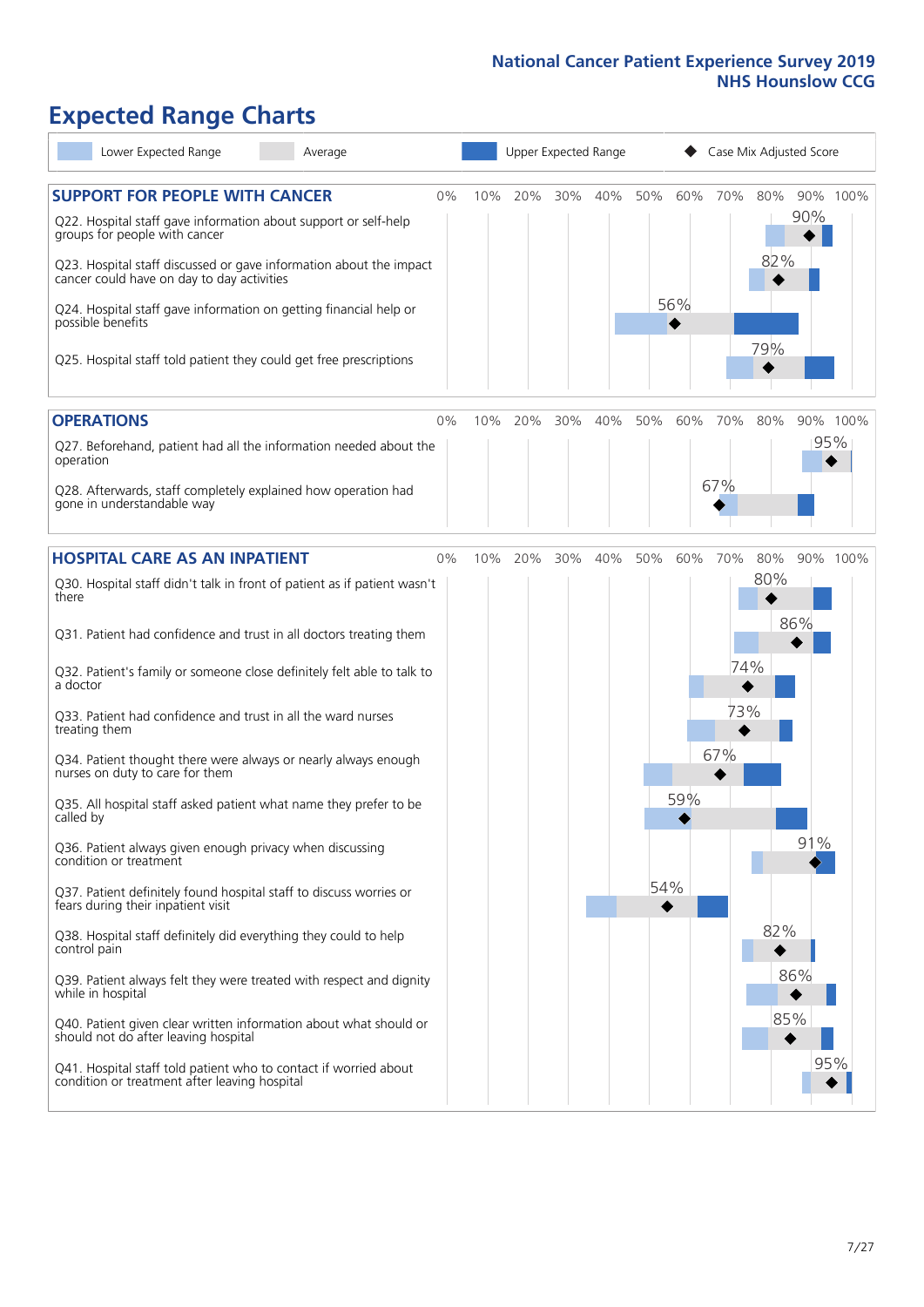# **Expected Range Charts**

| Lower Expected Range<br>Average                                                                                                                                                |    |     |     |     | Upper Expected Range |     |     | Case Mix Adjusted Score |     |     |          |
|--------------------------------------------------------------------------------------------------------------------------------------------------------------------------------|----|-----|-----|-----|----------------------|-----|-----|-------------------------|-----|-----|----------|
| <b>HOSPITAL CARE AS A DAY PATIENT / OUTPATIENT 0%</b><br>Q43. Patient definitely found hospital staff to discuss worries or<br>fears during their outpatient or day case visit |    | 10% | 20% | 30% | 40%                  | 50% | 64% | 60% 70%                 | 80% |     | 90% 100% |
| Q44. Cancer doctor had the right documents at patient's last<br>outpatient appointment                                                                                         |    |     |     |     |                      |     |     |                         |     | 94% |          |
| Q46. Beforehand patient completely had all information needed<br>about radiotherapy treatment                                                                                  |    |     |     |     |                      |     |     |                         | 77% |     |          |
| Q47. Patient completely given understandable information about<br>whether radiotherapy was working                                                                             |    |     |     |     |                      |     | 55% |                         |     |     |          |
| Q49. Beforehand patient completely had all information needed<br>about chemotherapy treatment                                                                                  |    |     |     |     |                      |     |     |                         | 83% |     |          |
| Q50. Patient given enough information about whether<br>chemotherapy was working in a completely understandable way                                                             |    |     |     |     |                      |     |     | 75%                     |     |     |          |
| <b>HOME CARE AND SUPPORT</b>                                                                                                                                                   | 0% | 10% | 20% | 30% | 40%                  | 50% | 60% | 70%                     | 80% |     | 90% 100% |
| Q51. Hospital staff definitely gave family or someone close all the<br>information needed to help care at home                                                                 |    |     |     |     |                      |     | 57% |                         |     |     |          |
| Q52. Patient definitely given enough support from health or social<br>services during treatment                                                                                |    |     |     |     | 45%                  |     |     |                         |     |     |          |
| Q53. Patient definitely given enough support from health or social<br>services after treatment                                                                                 |    |     |     |     | 39%                  |     |     |                         |     |     |          |
| <b>CARE FROM YOUR GENERAL PRACTICE</b>                                                                                                                                         | 0% | 10% | 20% | 30% | 40%                  | 50% | 60% | 70%                     | 80% |     | 90% 100% |
| Q54. GP given enough information about patient's condition and<br>treatment                                                                                                    |    |     |     |     |                      |     |     |                         |     | 94% |          |
| Q55. General practice staff definitely did everything they could to<br>support patient during treatment                                                                        |    |     |     |     |                      | 48% |     |                         |     |     |          |
| <b>YOUR OVERALL NHS CARE</b>                                                                                                                                                   | 0% | 10% | 20% | 30% | 40%                  | 50% | 60% | 70%                     | 80% |     | 90% 100% |
| Q56. Different people treating and caring for patient always work<br>well together to give best possible care                                                                  |    |     |     |     |                      |     |     | 70%                     |     |     |          |
| Q57. Patient given a care plan                                                                                                                                                 |    |     |     |     | 37%                  |     |     |                         |     |     |          |
| Q58. Overall the administration of care was good or very good                                                                                                                  |    |     |     |     |                      |     |     |                         |     | 89% |          |
| Q59. Patient felt length of time for attending clinics and<br>appointments for cancer was about right                                                                          |    |     |     |     |                      |     | 63% |                         |     |     |          |
| Q60. Someone discussed with patient whether they would like to<br>take part in cancer research                                                                                 |    |     |     |     | 37%                  |     |     |                         |     |     |          |
|                                                                                                                                                                                | 0  |     | 2   | 3   | 4                    | 5   | 6   |                         | 8   | 9   | 10       |
| Q61. Patient's average rating of care scored from very poor to very<br>good                                                                                                    |    |     |     |     |                      |     |     |                         |     | 8.7 |          |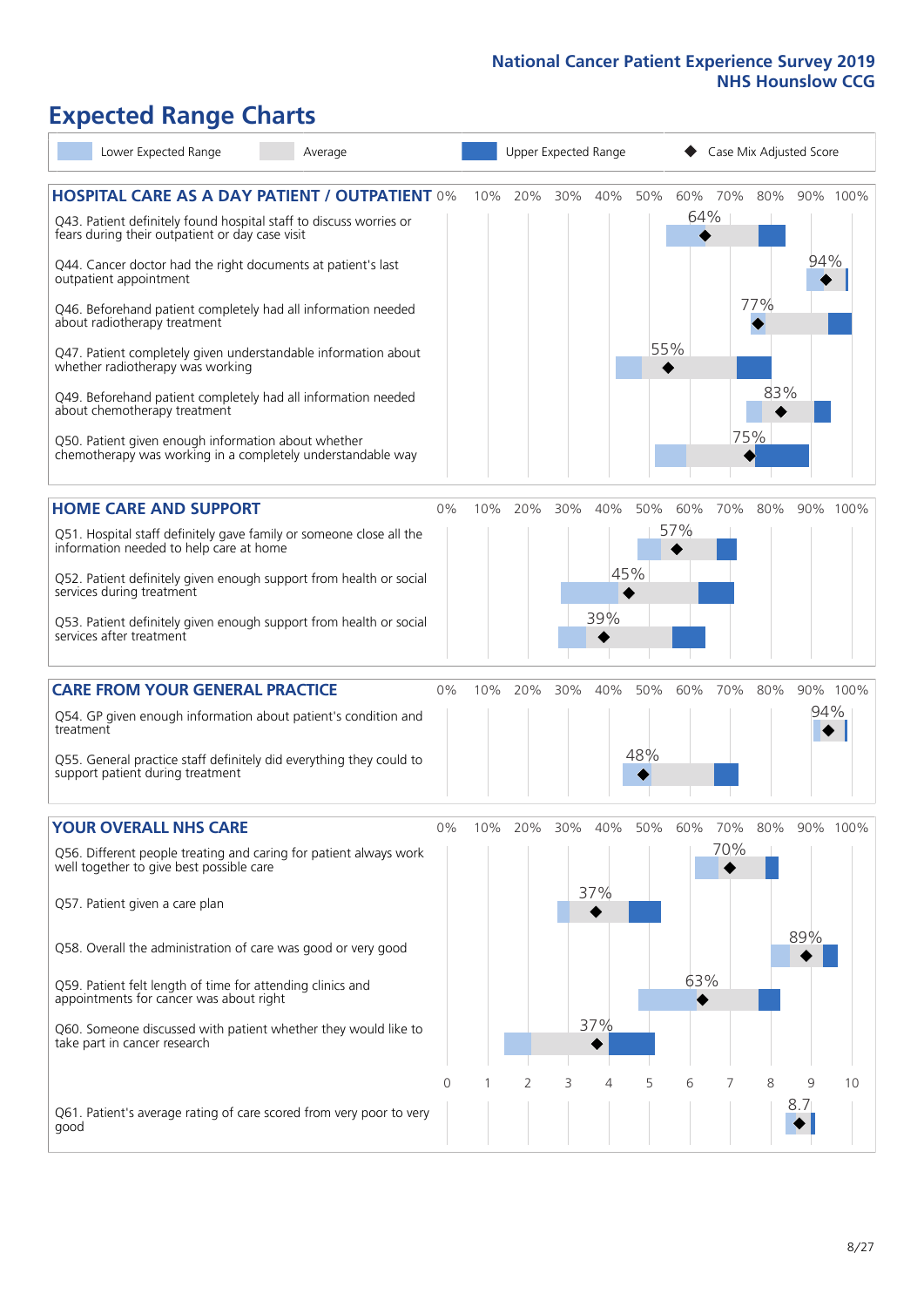# **Comparability Tables**

\* Indicates where a score has been suppressed because there are less than 21 responses.

\*\* No score available for 2018.

 $\triangle$  or  $\nabla$ 

Change 2018-2019: Indicates where 2019 score is significantly higher or lower than 2018 score Change Overall: Indicates significant change overall (2015, 2016, 2017, 2018 and 2019).

Adjusted Score below Lower Expected Range Adjusted Score between Upper and Lower Expected Ranges Adjusted Score above Upper Expected Range

|                                                                             | Case Mix Adjusted Scores<br>Unadjusted Scores |               |           |               |                                                  |         |               |                |                                     |                   |
|-----------------------------------------------------------------------------|-----------------------------------------------|---------------|-----------|---------------|--------------------------------------------------|---------|---------------|----------------|-------------------------------------|-------------------|
|                                                                             | 2018<br>n                                     | 2018<br>Score | 2019<br>n | 2019<br>Score | $\sqrt{(\text{Change})}$ Change<br>2018-<br>2019 | Overall | 2019<br>Score | Lower<br>Range | Upper<br>Expected Expected<br>Range | National<br>Score |
| <b>SEEING YOUR GP</b>                                                       |                                               |               |           |               |                                                  |         |               |                |                                     |                   |
| Q1. Saw GP once or twice before being told they needed to go<br>to hospital | 135                                           | 73%           | 164       | 70%           |                                                  |         | 73%           | 73%            | 85%                                 | 79%               |
| Q2. Patient thought they were seen as soon as necessary                     | 200                                           | 81%           | 224       | 77%           |                                                  |         | 80%           | 79%            | 89%                                 | 84%               |
| <b>DIAGNOSTIC TESTS</b>                                                     |                                               |               |           |               |                                                  |         |               |                |                                     |                   |

| <b>PIAGNOSTIC ILSTS</b>                                                   |      |     |     |     |  |     |     |     |     |
|---------------------------------------------------------------------------|------|-----|-----|-----|--|-----|-----|-----|-----|
| Q5. Received all the information needed about the test                    | $**$ | **  | 76  | 94% |  | 95% | 92% | 98% | 95% |
| Q6. The length of time waiting for the test to be done was<br>about right | 170  | 78% | 182 | 81% |  | 83% | 83% | 93% | 88% |
| Q7. Test results explained in completely understandable way               | 169  | 73% | 186 | 73% |  | 76% | 74% | 86% | 80% |

| <b>FINDING OUT WHAT WAS WRONG WITH YOU</b>                                                      |     |     |     |     |            |     |     |     |
|-------------------------------------------------------------------------------------------------|-----|-----|-----|-----|------------|-----|-----|-----|
| Q10. Patient told they could bring a family member or friend<br>when first told they had cancer | 187 | 74% | 208 | 76% | 75%        | 70% | 84% | 77% |
| Q11. Patient felt they were told sensitively that they had cancer                               | 206 | 83% | 226 | 87% | 88%        | 81% | 90% | 86% |
| Q12. Patient completely understood the explanation of what<br>was wrong                         | 208 | 69% | 227 | 69% | <b>71%</b> | 68% | 79% | 73% |
| Q13. Patient given easy to understand written information<br>about the type of cancer they had  | 183 | 69% | 196 | 67% | 70%        | 68% | 81% | 74% |

| <b>DECIDING THE BEST TREATMENT FOR YOU</b>                                                              |      |      |     |     |  |     |     |     |     |
|---------------------------------------------------------------------------------------------------------|------|------|-----|-----|--|-----|-----|-----|-----|
| Q14. Patient felt that treatment options were completely<br>explained                                   | 184  | 77%  | 200 | 80% |  | 82% | 78% | 89% | 83% |
| Q15. Patient felt possible side effects were definitely explained<br>in an understandable way           | 205  | 72%  | 222 | 69% |  | 70% | 67% | 79% | 73% |
| Q16. Patient definitely given practical advice and support in<br>dealing with side effects of treatment | 200  | 61%  | 219 | 64% |  | 64% | 61% | 73% | 67% |
| Q17. Patient definitely told about side effects that could affect<br>them in the future                 | 190  | 53%  | 206 | 54% |  | 54% | 50% | 64% | 57% |
| Q18. Patient definitely involved as much as they wanted in<br>decisions about care and treatment        | $**$ | $**$ | 226 | 74% |  | 77% | 76% | 86% | 81% |

| <b>CLINICAL NURSE SPECIALIST (CNS)</b>                                                    |     |     |     |     |  |     |     |     |     |
|-------------------------------------------------------------------------------------------|-----|-----|-----|-----|--|-----|-----|-----|-----|
| Q19. Patient given the name of a CNS who would support them<br>through their treatment    | 195 | 93% | 217 | 92% |  | 91% | 88% | 96% | 92% |
| Q20. Patient found it very or quite easy to contact their CNS                             | 166 | 81% | 192 | 79% |  | 81% | 80% | 90% | 85% |
| Q21. Patient got understandable answers to important<br>questions all or most of the time | 159 | 84% | 180 | 82% |  | 85% | 83% | 92% | 87% |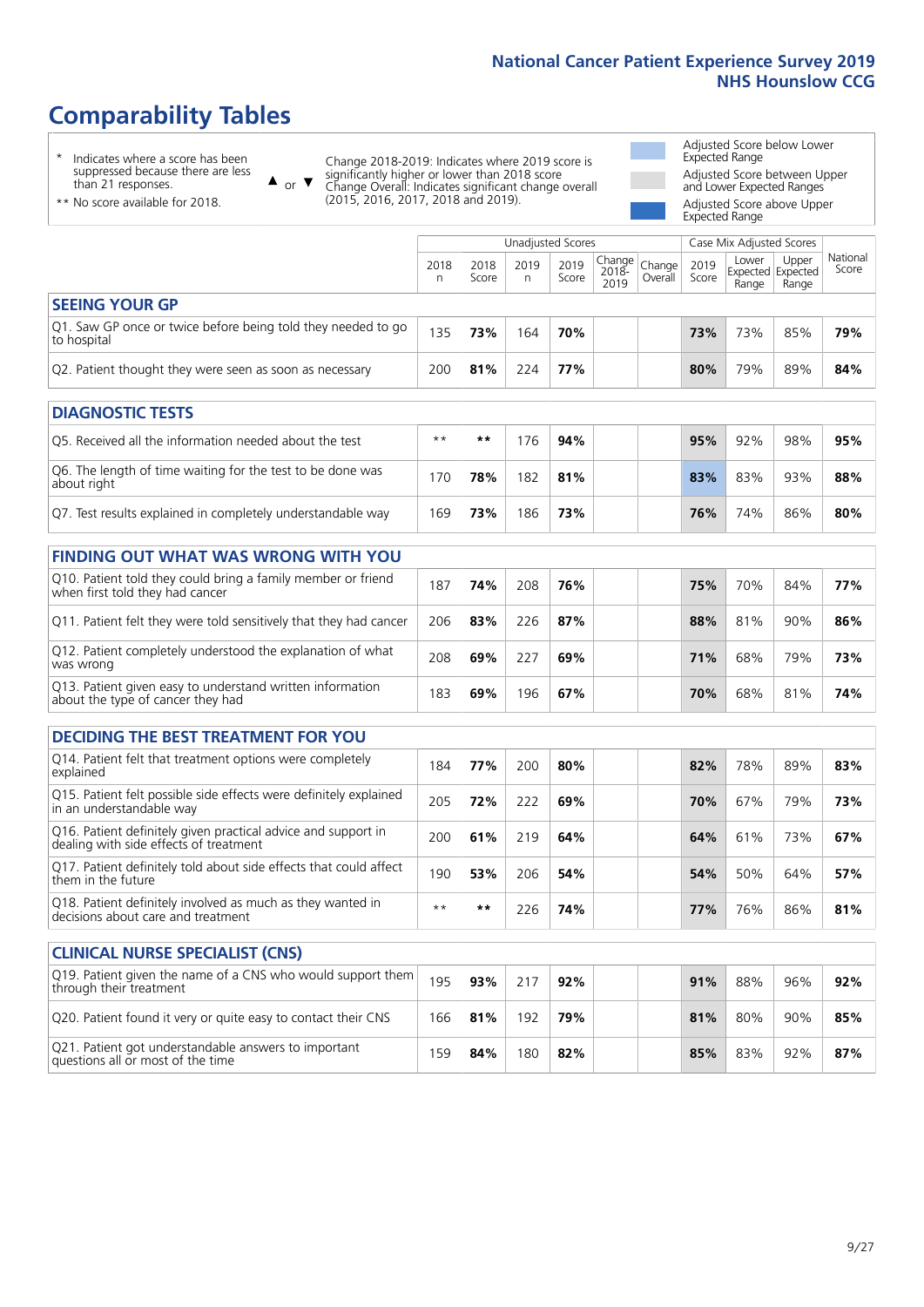# **Comparability Tables**

\* Indicates where a score has been suppressed because there are less than 21 responses.

\*\* No score available for 2018.

 $\triangle$  or  $\nabla$ 

Change 2018-2019: Indicates where 2019 score is significantly higher or lower than 2018 score Change Overall: Indicates significant change overall (2015, 2016, 2017, 2018 and 2019).

Adjusted Score below Lower Expected Range Adjusted Score between Upper and Lower Expected Ranges Adjusted Score above Upper Expected Range

|                                                                                                                   |              |               |            | Unadjusted Scores |                         |                   |               | Case Mix Adjusted Scores            |                |                   |
|-------------------------------------------------------------------------------------------------------------------|--------------|---------------|------------|-------------------|-------------------------|-------------------|---------------|-------------------------------------|----------------|-------------------|
|                                                                                                                   | 2018<br>n    | 2018<br>Score | 2019<br>n. | 2019<br>Score     | Change<br>2018-<br>2019 | Change<br>Overall | 2019<br>Score | Lower<br>Expected Expected<br>Range | Upper<br>Range | National<br>Score |
| <b>SUPPORT FOR PEOPLE WITH CANCER</b>                                                                             |              |               |            |                   |                         |                   |               |                                     |                |                   |
| Q22. Hospital staff gave information about support or self-help<br>groups for people with cancer                  | 164          | 86%           | 186        | 88%               |                         |                   | 90%           | 83%                                 | 93%            | 88%               |
| Q23. Hospital staff discussed or gave information about the<br>impact cancer could have on day to day activities  | 154          | 76%           | 169        | 81%               |                         |                   | 82%           | 78%                                 | 90%            | 84%               |
| Q24. Hospital staff gave information on getting financial help or<br>possible benefits                            | 110          | 50%           | 137        | 55%               |                         |                   | 56%           | 54%                                 | 71%            | 63%               |
| Q25. Hospital staff told patient they could get free prescriptions                                                | 121          | 74%           | 142        | 80%               |                         |                   | 79%           | 76%                                 | 88%            | 82%               |
| <b>OPERATIONS</b>                                                                                                 |              |               |            |                   |                         |                   |               |                                     |                |                   |
| Q27. Beforehand, patient had all the information needed about<br>the operation                                    | 103          | 96%           | 113        | 95%               |                         |                   | 95%           | 93%                                 | 100%           | 96%               |
| Q28. Afterwards, staff completely explained how operation had<br>gone in understandable way                       | 105          | 75%           | 114        | 65%               |                         |                   | 67%           | 72%                                 | 87%            | 79%               |
| <b>HOSPITAL CARE AS AN INPATIENT</b>                                                                              |              |               |            |                   |                         |                   |               |                                     |                |                   |
| Q30. Hospital staff didn't talk in front of patient as if patient<br>wasn't there                                 | $* *$        | **            | 113        | 75%               |                         |                   | 80%           | 77%                                 | 90%            | 84%               |
| Q31. Patient had confidence and trust in all doctors treating<br>them                                             | $**$         | **            | 114        | 85%               |                         |                   | 86%           | 77%                                 | 91%            | 84%               |
| Q32. Patient's family or someone close definitely felt able to talk<br>to a doctor                                | $* *$        | **            | 100        | 74%               |                         |                   | 74%           | 63%                                 | 81%            | 72%               |
| O33. Patient had confidence and trust in all the ward nurses<br>treating them                                     | $**$         | **            | 115        | 72%               |                         |                   | 73%           | 66%                                 | 82%            | 74%               |
| Q34. Patient thought there were always or nearly always<br>enough nurses on duty to care for them                 | $**$         | **            | 114        | 66%               |                         |                   | 67%           | 56%                                 | 73%            | 64%               |
| Q35. All hospital staff asked patient what name they prefer to<br>be called by                                    | $\star\star$ | **            | 113        | 58%               |                         |                   | 59%           | 60%                                 | 81%            | 71%               |
| Q36. Patient always given enough privacy when discussing<br>condition or treatment                                | $* *$        | **            | 116        | 91%               |                         |                   | 91%           | 78%                                 | 91%            | 85%               |
| Q37. Patient definitely found hospital staff to discuss worries or<br>fears during their inpatient visit          | $\star\star$ | **            | 94         | 53%               |                         |                   | 54%           | 42%                                 | 62%            | 52%               |
| Q38. Hospital staff definitely did everything they could to help<br>control pain                                  | $* *$        | **            | 107        | 80%               |                         |                   | 82%           | 76%                                 | 90%            | 83%               |
| Q39. Patient always felt they were treated with respect and<br>dignity while in hospital                          | $\star\star$ | **            | 115        | 85%               |                         |                   | 86%           | 82%                                 | 94%            | 88%               |
| Q40. Patient given clear written information about what should<br>or should not do after leaving hospital         | $**$         | **            | 107        | 84%               |                         |                   | 85%           | 79%                                 | 93%            | 86%               |
| Q41. Hospital staff told patient who to contact if worried about<br>condition or treatment after leaving hospital | $**$         | **            | 108        | 94%               |                         |                   | 95%           | 90%                                 | 99%            | 94%               |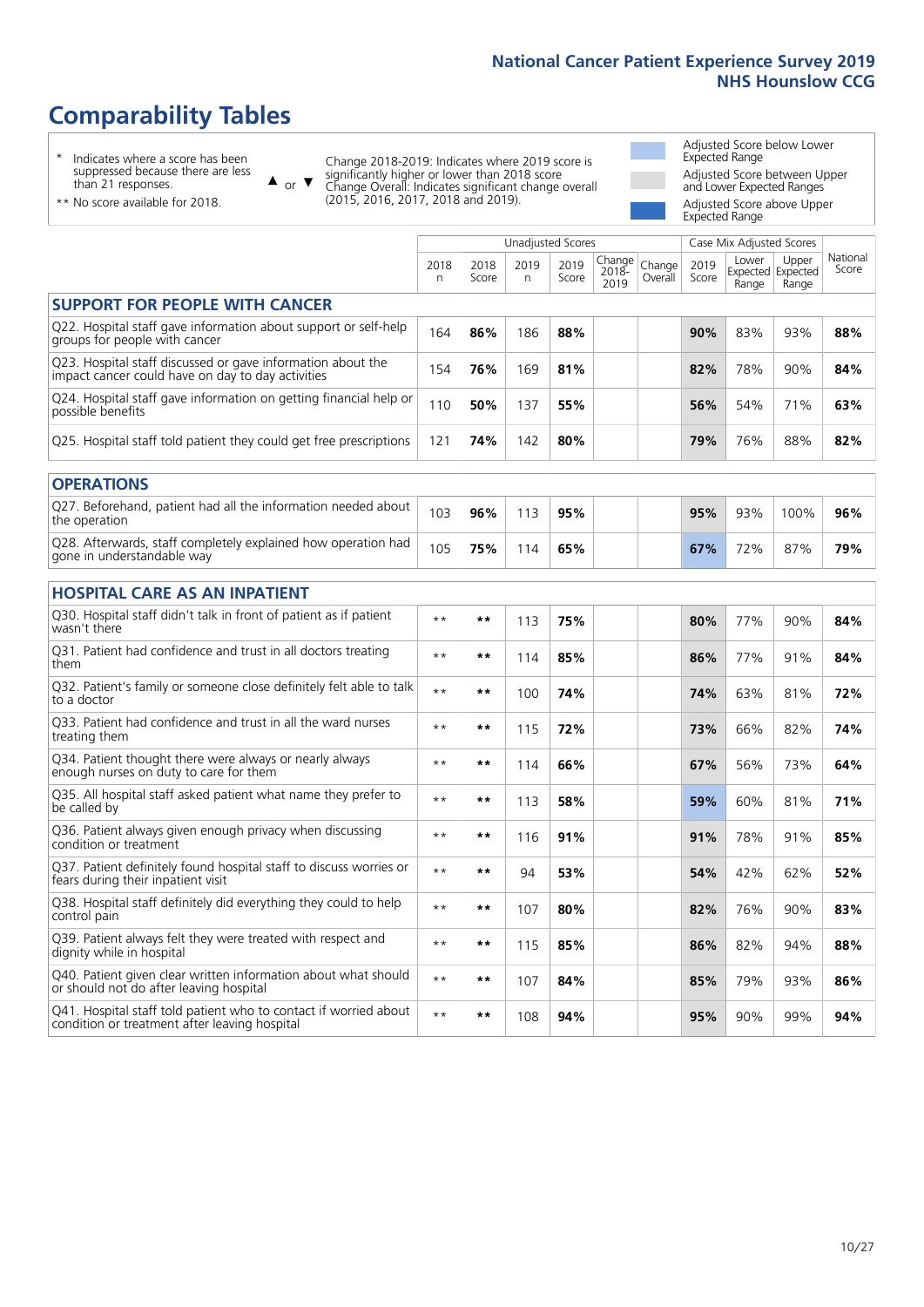# **Comparability Tables**

\* Indicates where a score has been suppressed because there are less than 21 responses.

\*\* No score available for 2018.

 $\triangle$  or  $\nabla$ 

Change 2018-2019: Indicates where 2019 score is significantly higher or lower than 2018 score Change Overall: Indicates significant change overall (2015, 2016, 2017, 2018 and 2019).

Adjusted Score below Lower Expected Range Adjusted Score between Upper and Lower Expected Ranges Adjusted Score above Upper Expected Range

|                                                                                                                       |            |               |            | <b>Unadjusted Scores</b> |                         |                   |               | Case Mix Adjusted Scores |                                     |                   |
|-----------------------------------------------------------------------------------------------------------------------|------------|---------------|------------|--------------------------|-------------------------|-------------------|---------------|--------------------------|-------------------------------------|-------------------|
|                                                                                                                       | 2018<br>n. | 2018<br>Score | 2019<br>n. | 2019<br>Score            | Change<br>2018-<br>2019 | Change<br>Overall | 2019<br>Score | Lower<br>Range           | Upper<br>Expected Expected<br>Range | National<br>Score |
| <b>HOSPITAL CARE AS A DAY PATIENT / OUTPATIENT</b>                                                                    |            |               |            |                          |                         |                   |               |                          |                                     |                   |
| Q43. Patient definitely found hospital staff to discuss worries or<br>fears during their outpatient or day case visit | 163        | 67%           | 185        | 62%                      |                         |                   | 64%           | 64%                      | 77%                                 | 71%               |
| Q44. Cancer doctor had the right documents at patient's last<br>outpatient appointment                                | 185        | 95%           | 211        | 93%                      |                         |                   | 94%           | 93%                      | 99%                                 | 96%               |
| Q46. Beforehand patient completely had all information needed<br>about radiotherapy treatment                         | 57         | 79%           | 74         | 76%                      |                         |                   | 77%           | 79%                      | 94%                                 | 86%               |
| Q47. Patient completely given understandable information<br>about whether radiotherapy was working                    | 52         | 67%           | 66         | 56%                      |                         |                   | 55%           | 48%                      | 72%                                 | 60%               |
| Q49. Beforehand patient completely had all information needed<br>about chemotherapy treatment                         | 119        | 87%           | 121        | 83%                      |                         |                   | 83%           | 78%                      | 91%                                 | 84%               |
| Q50. Patient given enough information about whether<br>chemotherapy was working in a completely understandable way    | 110        | 75%           | 115        | 75%                      |                         |                   | 75%           | 59%                      | 76%                                 | 68%               |
| <b>HOME CARE AND SUPPORT</b>                                                                                          |            |               |            |                          |                         |                   |               |                          |                                     |                   |
| Q51. Hospital staff definitely gave family or someone close all<br>the information needed to help care at home        | 165        | 56%           | 191        | 57%                      |                         |                   | 57%           | 53%                      | 67%                                 | 60%               |
| Q52. Patient definitely given enough support from health or<br>social services during treatment                       | 109        | 40%           | 128        | 43%                      |                         |                   | 45%           | 42%                      | 62%                                 | 52%               |
| Q53. Patient definitely given enough support from health or<br>social services after treatment                        | 74         | 38%           | 85         | 36%                      |                         |                   | 39%           | 34%                      | 56%                                 | 45%               |
| <b>CARE FROM YOUR GENERAL PRACTICE</b>                                                                                |            |               |            |                          |                         |                   |               |                          |                                     |                   |
| Q54. GP given enough information about patient's condition<br>and treatment                                           | 166        | 92%           | 192        | 92%                      |                         |                   | 94%           | 92%                      | 98%                                 | 95%               |
| Q55. General practice staff definitely did everything they could<br>to support patient during treatment               | 132        | 56%           | 161        | 47%                      |                         |                   | 48%           | 51%                      | 66%                                 | 58%               |
| <b>YOUR OVERALL NHS CARE</b>                                                                                          |            |               |            |                          |                         |                   |               |                          |                                     |                   |
| Q56. Different people treating and caring for patient always<br>work well together to give best possible care         | $***$      | $***$         | 220        | 68%                      |                         |                   | 70%           | 67%                      | 79%                                 | 73%               |
| Q57. Patient given a care plan                                                                                        | 149        | 36%           | 169        | 40%                      |                         |                   | 37%           | 30%                      | 45%                                 | 38%               |
| Q58. Overall the administration of care was good or very good                                                         | 205        | 90%           | 227        | 89%                      |                         |                   | 89%           | 85%                      | 93%                                 | 89%               |
| Q59. Patient felt length of time for attending clinics and<br>appointments for cancer was about right                 | 206        | 58%           | 223        | 61%                      |                         |                   | 63%           | 62%                      | 77%                                 | 69%               |
| Q60. Someone discussed with patient whether they would like<br>to take part in cancer research                        | 194        | 38%           | 208        | 40%                      |                         |                   | 37%           | 21%                      | 40%                                 | 30%               |
| Q61. Patient's average rating of care scored from very poor to<br>very good                                           | 200        | 8.6           | 225        | 8.6                      |                         |                   | 8.7           | 8.6                      | 9.0                                 | 8.8               |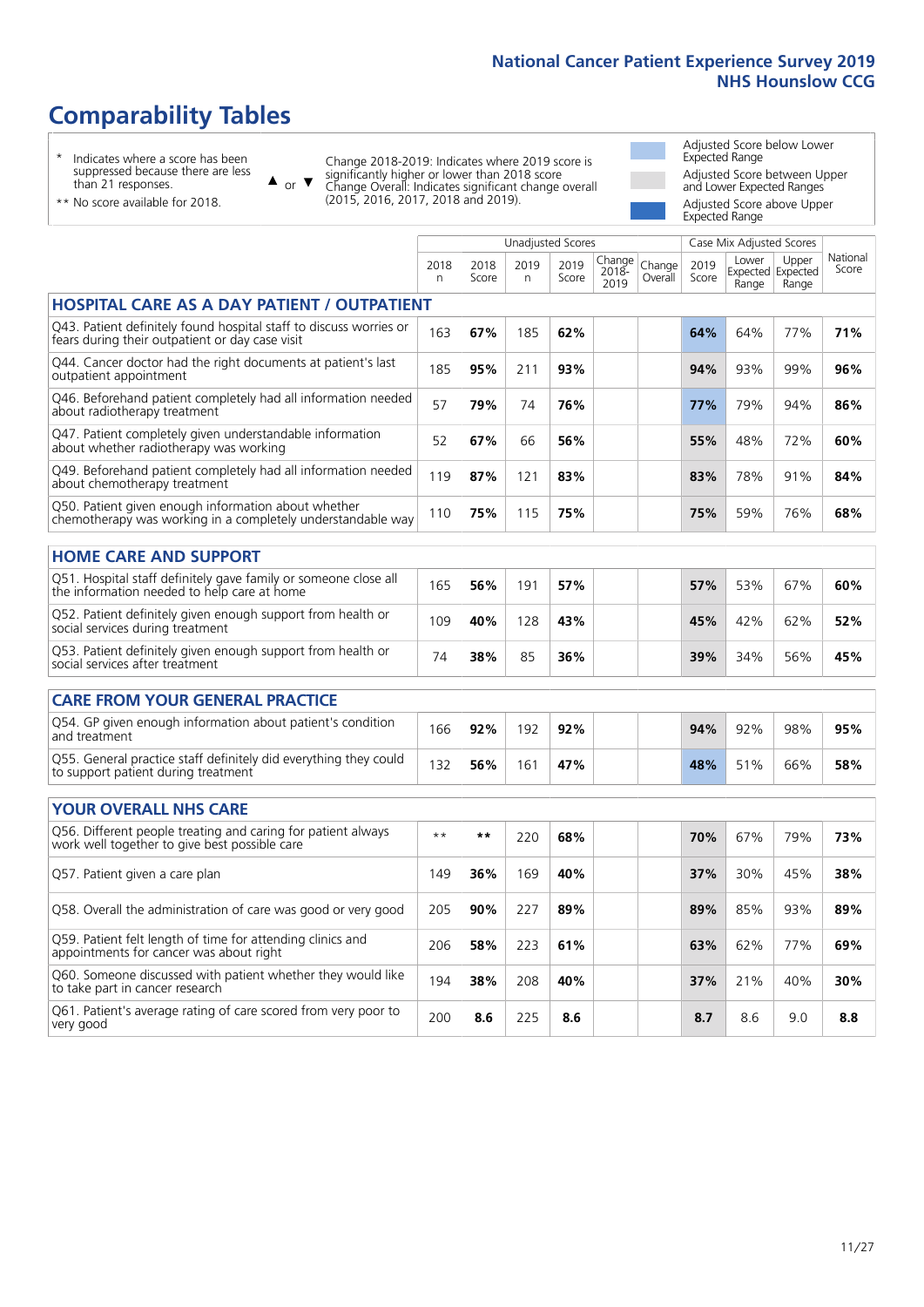# **Tumour Type Tables**

- \* Indicates where a score has been suppressed because there are less than 21 responses.
- n.a. Indicates that there were no respondents for that tumour group.

| <b>SEEING YOUR GP</b>                           |            |              |               |            |                    |                |                  |         | Tumour Group |         |         |                 |                                                           |         |                |
|-------------------------------------------------|------------|--------------|---------------|------------|--------------------|----------------|------------------|---------|--------------|---------|---------|-----------------|-----------------------------------------------------------|---------|----------------|
|                                                 |            | Brain<br>CNS | <b>Breast</b> | Colorectal | ᠊ᢛ<br>Gynaecologic | Haematological | Head and<br>Neck | Lung    | Prostate     | Sarcoma | Skin    | Upper<br>Gastro | $\sigma$<br>Irologica                                     | Other   | All<br>Cancers |
| Q1. Saw GP once or twice before being told they | CCG        | n.a.         |               | 86% 67%    | $\star$            | 59%            | $\star$          | $\star$ | $\star$      | $\star$ | $\star$ | $\star$         |                                                           |         | 58% 70%        |
| needed to go to hospital                        | National   | 59%          |               |            | 94% 75% 77%        |                |                  |         |              |         |         |                 | 67%   79%   71%   82%   71%   90%   74%   83%   74%   79% |         |                |
| Q2. Patient thought they were seen as soon as   | <b>CCG</b> | $\star$      |               | 78% 69%    | $\star$            | 80%            | $\star$          | $\star$ | $\star$      | $\star$ | $\star$ | $\star$         | $\star$                                                   | 68% 77% |                |
| necessary                                       | National   | 79%          |               | 89% 83%    |                    |                |                  |         |              |         |         |                 | 81%   82%   81%   84%   86%   69%   85%   79%   85%   79% |         | 84%            |

#### **DIAGNOSTIC TESTS** Tumour Group

|                                                   |                                                                  | Brain   | <b>Breast</b> | Colorectal<br>LGT | $\overline{\sigma}$<br>Gynaecologic | Haematological | Head and<br>Neck | Lung    | Prostate | Sarcoma | Skin    | Upper<br>Gastro | Irological                                  | Other | All<br>Cancers |
|---------------------------------------------------|------------------------------------------------------------------|---------|---------------|-------------------|-------------------------------------|----------------|------------------|---------|----------|---------|---------|-----------------|---------------------------------------------|-------|----------------|
| Q5. Received all the information needed about     | <b>CCG</b>                                                       | $\star$ |               | 93% 92%           |                                     | 100%           | $\star$          | $\star$ | $\star$  | $\star$ | $\star$ | $\star$         |                                             |       | 85% 94%        |
| the test                                          | National                                                         | 93%     | 95%           | 95%               | 93%                                 | 95% 93% 95%    |                  |         | 95%      | 93%     | 96%     | 95%             | 95%                                         | 95%   | 95%            |
| Q6. The length of time waiting for the test to be | <b>CCG</b>                                                       | $\star$ |               | 82% 83%           | $\star$                             | 82%            | $\star$          | $\star$ | $\star$  | $\star$ | $\star$ | $\star$         | $\star$                                     |       | 69% 81%        |
| done was about right                              | National 84% 91%                                                 |         |               | 88%               |                                     |                |                  |         |          |         |         |                 | 86% 89% 88% 87% 87% 81% 87% 84% 87% 86% 88% |       |                |
| Q7. Test results explained in completely          | <b>CCG</b>                                                       | $\star$ |               | 85% 75%           |                                     | 74%            | $\star$          | $\star$ | $\star$  | $\star$ | $\star$ | $\star$         | $\star$                                     |       | 62% 73%        |
| understandable way                                | National 71% 83% 82% 77% 77% 79% 80% 80% 78% 84% 75% 80% 76% 80% |         |               |                   |                                     |                |                  |         |          |         |         |                 |                                             |       |                |

| <b>FINDING OUT WHAT WAS WRONG WITH YOU</b>        |            |         |               |                 |                |                |                        |             | <b>Tumour Group</b> |         |         |                 |           |         |                |
|---------------------------------------------------|------------|---------|---------------|-----------------|----------------|----------------|------------------------|-------------|---------------------|---------|---------|-----------------|-----------|---------|----------------|
|                                                   |            | Brain   | <b>Breast</b> | ╮<br>Colorectal | Gynaecological | Haematological | ad and<br>Neck<br>Head | Lung        | Prostate            | Sarcoma | Skin    | Upper<br>Gastro | Jrologica | Other   | All<br>Cancers |
| Q10. Patient told they could bring a family       | <b>CCG</b> | $\star$ | 79%           | 79%             | $\star$        | 68%            | $\star$                | $\star$     | $\star$             | $\star$ | $\star$ | $\star$         | $\star$   | 79%     | 76%            |
| member or friend when first told they had cancer  | National   | 85%     | 82%           | 82%             | 71%            | 71%            | 71%                    | 77%         | 79%                 | 73%     | 69%     | 76%             | 73%       | 75%     | 77%            |
| Q11. Patient felt they were told sensitively that | CCG        | $\star$ | 84%           | 96%             | $\star$        | 93%            | $\star$                | $\star$     | $\star$             | $\star$ | $\star$ | $\star$         | $\star$   |         | 80% 87%        |
| they had cancer                                   | National   | 79%     | 89%           | 87%             | 82%            | 84%            | 87%                    | 83%         | 86%                 | 84%     | 89%     | 81%             | 84%       | 83% 86% |                |
| Q12. Patient completely understood the            | CCG        | $\star$ | 73%           | 173%            | $\star$        | 68%            | $\star$                | $\star$     | $\star$             |         | $\star$ | $\star$         | $\star$   | 55%     | 69%            |
| explanation of what was wrong                     | National   | 66%     | 77%           | 79%             | 73%            | 60%            | 78%                    | 76%         | 79%                 | 67%     | 80%     | 70%             | 77%       | 70%     | 73%            |
| Q13. Patient given easy to understand written     | <b>CCG</b> | $\star$ |               | 76% 63%         | $\star$        | 76%            | $\ast$                 | $\star$     | $\star$             | $\star$ | n.a.    | $\star$         | $\star$   | 52%     | 67%            |
| information about the type of cancer they had     | National   | 66%     |               | 78% 73%         | 71%            | 76%            |                        | 69% 67% 83% |                     |         | 67% 84% | 67%             | 74%       | 65%     | 74%            |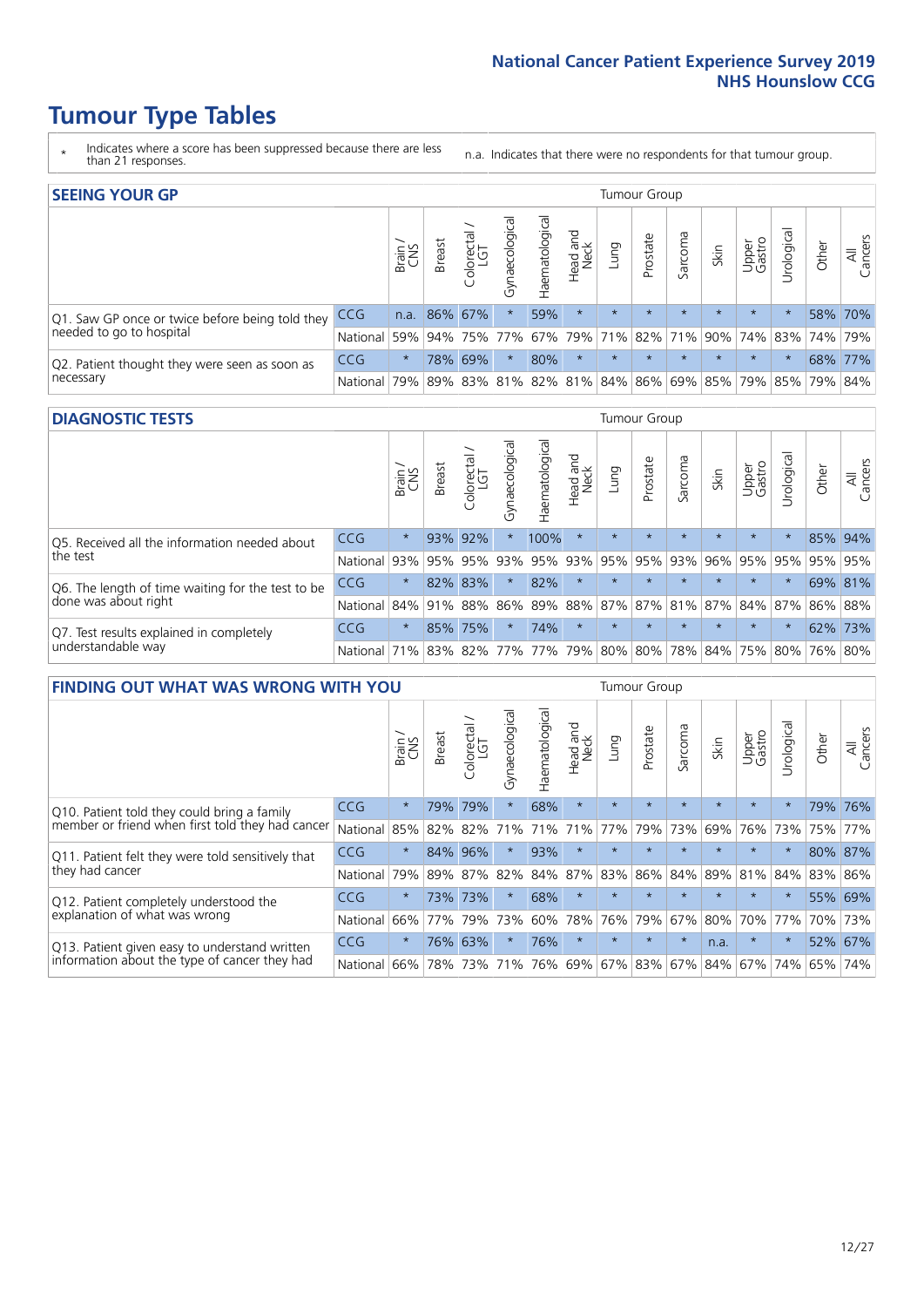# **Tumour Type Tables**

- \* Indicates where a score has been suppressed because there are less than 21 responses.
- n.a. Indicates that there were no respondents for that tumour group.

| <b>DECIDING THE BEST TREATMENT FOR YOU</b>         |            |              |               |                             |                |                |                        |         | <b>Tumour Group</b> |              |                                         |                 |            |         |                |
|----------------------------------------------------|------------|--------------|---------------|-----------------------------|----------------|----------------|------------------------|---------|---------------------|--------------|-----------------------------------------|-----------------|------------|---------|----------------|
|                                                    |            | Brain<br>CNS | <b>Breast</b> | olorectal.<br>LGT<br>$\cup$ | Gynaecological | Haematological | ad and<br>Neck<br>Head | Lung    | Prostate            | arcoma<br>vĀ | Skin                                    | Upper<br>Gastro | Jrological | Other   | All<br>Cancers |
| Q14. Patient felt that treatment options were      | CCG        | $\star$      | 87%           | 75%                         | $\star$        | 85%            | $\star$                | $\star$ | $\star$             | 大            | $\star$                                 | $\star$         | $\star$    | 75%     | 80%            |
| completely explained                               | National   | 85%          | 85%           | 85%                         | 85%            | 82%            | 87%                    | 84%     | 83%                 | 83%          | 89%                                     | 81%             | 83%        | 79%     | 83%            |
| Q15. Patient felt possible side effects were       | CCG        | $\star$      | 69%           | 80%                         | $\star$        | 66%            | $\star$                | $\star$ | $\star$             |              |                                         | $\star$         | $\star$    | 68%     | 69%            |
| definitely explained in an understandable way      | National   | 69%          | 74%           | 76%                         | 75%            | 69%            | 73%                    | 74%     | 73%                 | 73%          | 77%                                     | 72%             | 71%        | 70%     | 73%            |
| Q16. Patient definitely given practical advice and | <b>CCG</b> | $\star$      |               | 69% 65%                     | $\star$        | 63%            | $\star$                | $\star$ | $\star$             | $\star$      | $\star$                                 | $\star$         | $\star$    |         | 57% 64%        |
| support in dealing with side effects of treatment  | National   | 63%          | 70%           | 70%                         | 69%            | 65%            | 70%                    | 69%     | 65%                 | 66%          | 71%                                     | 66%             | 63%        | 64%     | 67%            |
| Q17. Patient definitely told about side effects    | CCG        | $\star$      | 50%           | 75%                         | $\star$        | 46%            | $\star$                | $\star$ | $\star$             | $\star$      | n.a.                                    | $\star$         | $^\star$   | 43%     | 54%            |
| that could affect them in the future               | National   | 62%          | 57%           | 59%                         | 56%            | 51%            | 64%                    | 56%     | 66%                 | 54%          | 66%                                     | 53%             | 56%        | 52%     | 57%            |
| Q18. Patient definitely involved as much as they   | <b>CCG</b> | $\star$      | 72%           | 88%                         |                | 72%            | $\star$                | $\star$ | $\star$             | $\star$      | $\star$                                 | $\star$         | $^\star$   | 68%     | 74%            |
| wanted in decisions about care and treatment       | National   | 79%          |               |                             |                |                |                        |         |                     |              | 81% 83% 81% 80% 81% 81% 84% 81% 87% 79% |                 | 79%        | 78% 81% |                |

#### **CLINICAL NURSE SPECIALIST (CNS)** Tumour Group

|                                             |          | Brain           | <b>Breast</b>   | Colorectal<br>LGT | Gynaecologica | శా<br>aematologi | Head and<br>Neck | Lung                              | Prostate | Sarcoma | Skin    | Upper<br>Gastro | rological | Other | All<br>Cancers |
|---------------------------------------------|----------|-----------------|-----------------|-------------------|---------------|------------------|------------------|-----------------------------------|----------|---------|---------|-----------------|-----------|-------|----------------|
| Q19. Patient given the name of a CNS who    | CCG      | $\star$         | 96%             | 96%               |               | 92%              | $\star$          | $\star$                           | $\star$  | $\star$ | $\star$ | $\star$         |           |       | 93% 92%        |
| would support them through their treatment  | National | 95%             | 95%             | 92%               | 95%           | 92%              | 91%              |                                   | 94% 91%  | 91%     | 91%     | 93%             | 85%       | 89%   | 92%            |
| Q20. Patient found it very or quite easy to | CCG      | $\star$         |                 | 78% 87%           |               | 86%              | $\star$          | $\star$                           | $\star$  | $\star$ | n.a.    | $\star$         |           |       | 69% 79%        |
| contact their CNS                           | National |                 | 86% 84% 88% 85% |                   |               | 87%              | 86%              | 86% 80%                           |          |         | 86% 90% | 85%             | 83%       | 83%   | 85%            |
| Q21. Patient got understandable answers to  | CCG      | $\star$         | 87% 83%         |                   |               | 81%              | $\star$          | $\star$                           | $\star$  | $\star$ | n.a.    | $\star$         | $\star$   |       | 78% 82%        |
| important questions all or most of the time | National | 82% 87% 89% 86% |                 |                   |               |                  |                  | 89%   88%   86%   87%   87%   93% |          |         |         | 86% 87%         |           | 86%   | 87%            |

| <b>SUPPORT FOR PEOPLE WITH CANCER</b>                                                             |            |         |               |            |                |                |                         |             | <b>Tumour Group</b> |         |         |                 |            |        |                |
|---------------------------------------------------------------------------------------------------|------------|---------|---------------|------------|----------------|----------------|-------------------------|-------------|---------------------|---------|---------|-----------------|------------|--------|----------------|
|                                                                                                   |            | Brain   | <b>Breast</b> | Colorectal | Gynaecological | Haematological | ead and<br>Neck<br>Head | Lung        | Prostate            | Sarcoma | Skin    | Upper<br>Gastro | Jrological | Other  | All<br>Cancers |
| Q22. Hospital staff gave information about<br>support or self-help groups for people with         | <b>CCG</b> | $\star$ | 94%           | $\star$    | $\star$        | 84%            | $\star$                 | $\star$     | $\star$             | $\star$ | n.a.    | $\star$         | $\star$    | 88%    | 88%            |
| cancer                                                                                            | National   | 92%     | 92%           | 88%        | 87%            | 86%            | 88%                     | 87%         | 91%                 | 86%     | 90%     | 88%             | 81%        | 83%    | 88%            |
| Q23. Hospital staff discussed or gave information<br>about the impact cancer could have on day to | CCG.       | n.a.    | 83%           | $\star$    | $\star$        | 76%            | $\star$                 | $\star$     | $\star$             | $\star$ | $\star$ | $\star$         | $\star$    | 73%    | 81%            |
| day activities                                                                                    | National   | 84%     | 86%           | 85%        | 82%            | 84%            | 84%                     | 83%         | 88%                 | 81%     | 86%     | 83%             | 78%        | 79%    | 84%            |
| Q24. Hospital staff gave information on getting                                                   | CCG        | $\star$ | 59%           | $\star$    | $\star$        | 38%            | $\star$                 | $\star$     | $\star$             | $\star$ | n.a.    | $\star$         | $\star$    | $\ast$ | 55%            |
| financial help or possible benefits                                                               | National   | 78%     | 68%           | 61%        | 66%            | 61%            | 67%                     | 72%         | 55%                 | 64%     | 60%     | 64%             | 47%        | 59%    | 63%            |
| Q25. Hospital staff told patient they could get                                                   | CCG        | $\star$ | 69%           | $\star$    | $\star$        | 81%            | $\star$                 | $\star$     | $\star$             | $\star$ | $\star$ | $\star$         | $\star$    |        | 87% 80%        |
| free prescriptions                                                                                | National   | 82%     | 81%           | 83%        | 79%            | 87%            |                         | 84% 86% 80% |                     | 78%     | 71%     | 84%             | 73%        | 81%    | 82%            |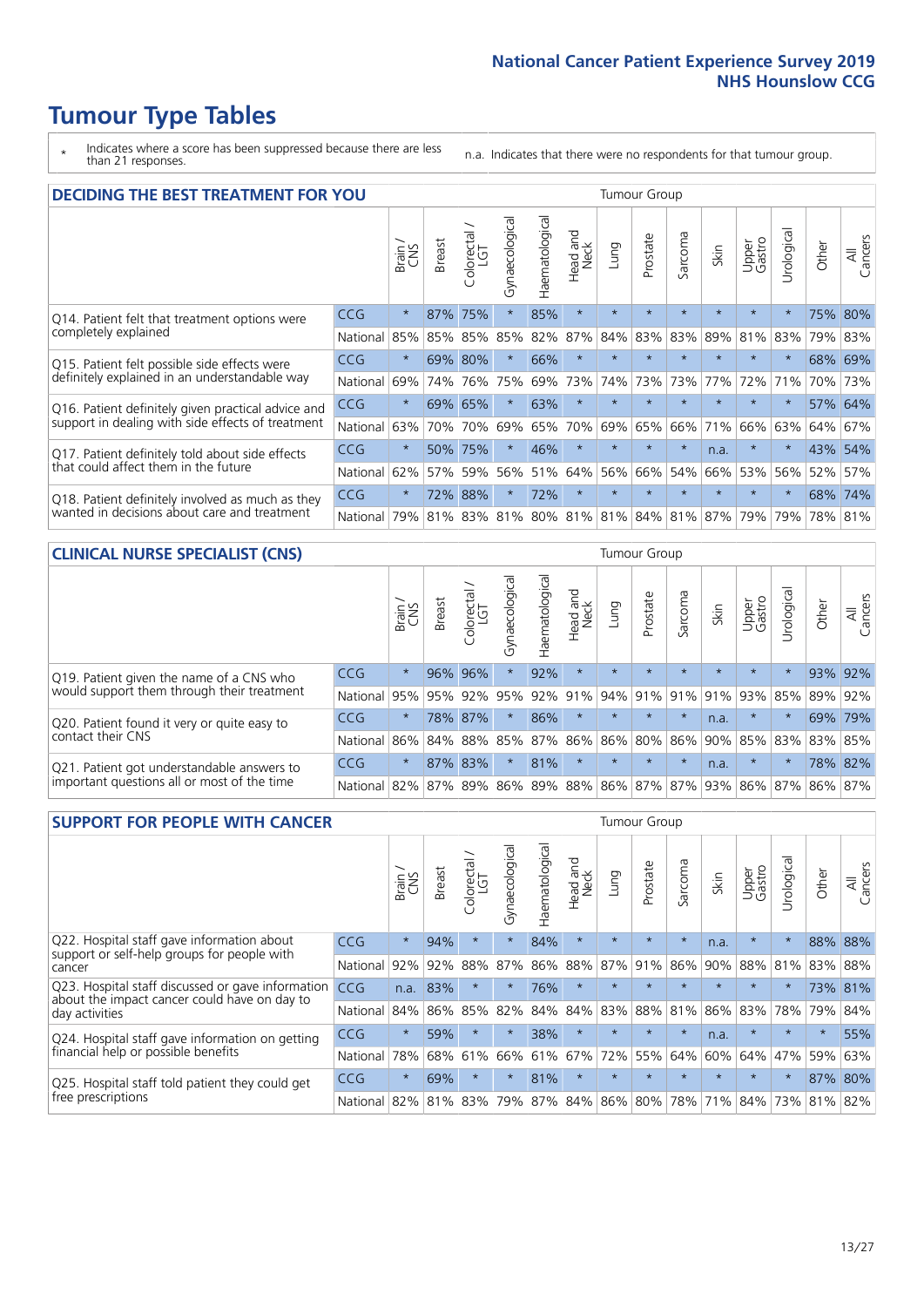# **Tumour Type Tables**

- \* Indicates where a score has been suppressed because there are less than 21 responses.
- n.a. Indicates that there were no respondents for that tumour group.

| <b>OPERATIONS</b>                                |                      |              |               |            |                                     |                 |                  |         | Tumour Group            |         |         |                 |                       |           |                |
|--------------------------------------------------|----------------------|--------------|---------------|------------|-------------------------------------|-----------------|------------------|---------|-------------------------|---------|---------|-----------------|-----------------------|-----------|----------------|
|                                                  |                      | Brain<br>CNS | <b>Breast</b> | Colorectal | $\overline{\sigma}$<br>Gynaecologic | Haematological  | Head and<br>Neck | Lung    | Prostate                | Sarcoma | Skin    | Upper<br>Gastro | $\sigma$<br>Jrologica | Other     | All<br>Cancers |
| Q27. Beforehand, patient had all the information | <b>CCG</b>           | $\star$      | 100%          | $\star$    | $\star$                             | $\star$         | $\star$          | $\star$ | $\star$                 | $\star$ | $\star$ | $\star$         | $\star$               | $\star$   | 95%            |
| needed about the operation                       | National 96% 97% 96% |              |               |            | 96%                                 |                 |                  |         | 94% 96% 95% 97% 95% 96% |         |         |                 | 96% 95% 95% 96%       |           |                |
| Q28. Afterwards, staff completely explained how  | <b>CCG</b>           | $\star$      | 68%           | $\star$    | $\star$                             | $\star$         | $\star$          | $\star$ | $\star$                 | $\star$ | $\star$ | $\star$         | $\star$               | $\star$   | 65%            |
| operation had gone in understandable way         | National             | 76%          |               | 79% 83%    |                                     | 79%   78%   79% |                  |         | 79% 78% 80% 82% 79%     |         |         |                 |                       | 76%   77% | 79%            |

#### **HOSPITAL CARE AS AN INPATIENT** Tumour Group

|                                                                                                  |            | Brain | <b>Breast</b> | $\frac{1}{2}$ Colorectal / | Gynaecological | Haematological          | Head and<br>Neck | Lung    | Prostate | Sarcoma | Skin    | Upper<br>Gastro | Urological  | Other   | Cancers<br>$\overline{\overline{z}}$ |
|--------------------------------------------------------------------------------------------------|------------|-------|---------------|----------------------------|----------------|-------------------------|------------------|---------|----------|---------|---------|-----------------|-------------|---------|--------------------------------------|
| Q30. Hospital staff didn't talk in front of patient                                              | CCG        | n.a.  | 71%           | $\star$                    | $\star$        | $\star$                 | $\star$          | $\star$ | $\star$  | $\star$ | $\star$ | $\star$         | $\star$     | $\star$ | 75%                                  |
| as if patient wasn't there                                                                       | National   | 81%   | 86%           | 81%                        | 83%            | 84%                     | 83%              | 81%     | 88%      | 86%     | 86%     | 81%             | 83%         | 82%     | 84%                                  |
| 031. Patient had confidence and trust in all                                                     | CCG        | n.a.  | 81%           | $\star$                    | $\star$        | $\star$                 | $\star$          | $\star$ | $\star$  | $\star$ | $\star$ | $\star$         | $\star$     | $\star$ | 85%                                  |
| doctors treating them                                                                            | National   | 82%   | 83%           | 85%                        | 83%            | 82%                     |                  | 87% 83% | 89%      | 86%     | 85%     | 81%             | 85%         | 80%     | 84%                                  |
| Q32. Patient's family or someone close definitely                                                | CCG        | n.a.  | $\star$       | $\star$                    | $\star$        | $\star$                 | $\star$          | $\star$ | $\star$  | $\star$ | $\star$ | $\star$         | $\star$     | $\star$ | 74%                                  |
| felt able to talk to a doctor                                                                    | National   | 67%   | 72%           | 73%                        | 72%            | 74%                     | 75%              | 74%     | 72%      | 71%     | 74%     | 73%             | 71%         | 69%     | 72%                                  |
| Q33. Patient had confidence and trust in all the                                                 | CCG        | n.a.  | 86%           | $\star$                    | $\star$        | $\star$                 | $\star$          | $\star$ | $\star$  | $\star$ | $\star$ | $\star$         | $\star$     | $\star$ | 72%                                  |
| ward nurses treating them                                                                        | National   | 72%   | 73%           | 72%                        |                | 71% 77%                 | 75%              | 77%     | 79%      | 74%     | 75%     | 73%             | 77%         | 69%     | 74%                                  |
| Q34. Patient thought there were always or nearly                                                 | CCG        | n.a.  | 71%           | $\star$                    | $\star$        | $\star$                 | $\star$          | $\star$ | $\star$  | $\star$ | $\star$ | $\star$         | $\star$     | $\star$ | 66%                                  |
| always enough nurses on duty to care for them                                                    | National   | 68%   | 64%           | 62%                        | 63%            | 63%                     | 65%              | 68%     | 72%      | 65%     | 70%     | 65%             | 66%         | 60%     | 64%                                  |
| Q35. All hospital staff asked patient what name                                                  | CCG        | n.a.  | $\star$       | $\star$                    | $\star$        | $\star$                 | $\star$          | $\star$ | $\star$  | $\star$ | $\star$ | $\star$         | $\star$     | $\star$ | 58%                                  |
| they prefer to be called by                                                                      | National   | 68%   | 62%           | 74%                        | 65%            | 72%                     |                  | 71% 76% | 72%      | 74%     | 70%     | 78%             | 76%         | 69%     | 71%                                  |
| Q36. Patient always given enough privacy when                                                    | CCG        | n.a.  | 95%           | $\star$                    | $\star$        | $\star$                 | $\star$          | $\star$ | $\star$  | $\star$ | $\star$ | $\star$         | $\star$     | $\star$ | 91%                                  |
| discussing condition or treatment                                                                | National   | 78%   | 84%           | 85%                        | 81%            | 86%                     |                  | 87% 84% | 88%      | 84%     | 84%     | 84%             | 85%         | 82%     | 85%                                  |
| Q37. Patient definitely found hospital staff to                                                  | <b>CCG</b> | n.a.  | $\star$       | $\star$                    | $\star$        | $\star$                 | $\star$          | $\star$ | $\star$  | $\star$ | n.a.    | $\star$         | $\star$     | $\star$ | 53%                                  |
| discuss worries or fears during their inpatient visit                                            | National   | 45%   | 51%           | 55%                        |                | 51% 56%                 | 52%              | 49%     | 53%      | 54%     | 51%     |                 | 53% 49%     | 46%     | 52%                                  |
| Q38. Hospital staff definitely did everything they                                               | CCG        | n.a.  | $\star$       | $\star$                    | $\star$        | $\star$                 | $\star$          | $\star$ | $\star$  | $\star$ | n.a.    | $\star$         | $\star$     | $\star$ | 80%                                  |
| could to help control pain                                                                       | National   | 85%   | 83%           | 84%                        | 82%            | 82%                     | 80%              | 84%     | 85%      | 83%     | 85%     | 82%             | 81%         | 82%     | 83%                                  |
| Q39. Patient always felt they were treated with                                                  | CCG        | n.a.  | 76%           | $\star$                    | $\star$        | $\star$                 | $\star$          | $\star$ | $\star$  | $\star$ | $\star$ | $\star$         | $\star$     | $\star$ | 85%                                  |
| respect and dignity while in hospital                                                            | National   | 85%   | 87%           | 87%                        | 85%            | 89%                     |                  | 87% 88% | 91%      | 89%     | 89%     | 88%             | 90%         | 86%     | 88%                                  |
| Q40. Patient given clear written information                                                     | CCG        | n.a.  | $\star$       | $\star$                    | $\star$        | $\star$                 | $\star$          | $\star$ | $\star$  | $\star$ | $\star$ | $\star$         | $\star$     | $\star$ | 84%                                  |
| about what should or should not do after leaving<br>hospital                                     | National   | 80%   | 89%           | 86%                        | 86%            | 83%                     |                  | 87% 82% | 91%      | 85%     | 90%     | 82%             | 87%         | 83%     | 86%                                  |
| Q41. Hospital staff told patient who to contact<br>if worried about condition or treatment after | CCG        | n.a.  | $\star$       | $\star$                    | $\star$        | $\star$                 | $\star$          | $\star$ | $\star$  | $\star$ | n.a.    | $\star$         | $\star$     | $\star$ | 94%                                  |
| leaving hospital                                                                                 | National I | 94%   |               |                            |                | 95% 95% 93% 96% 93% 92% |                  |         | 96%      | 94%     |         |                 | 95% 92% 92% | 93%     | 94%                                  |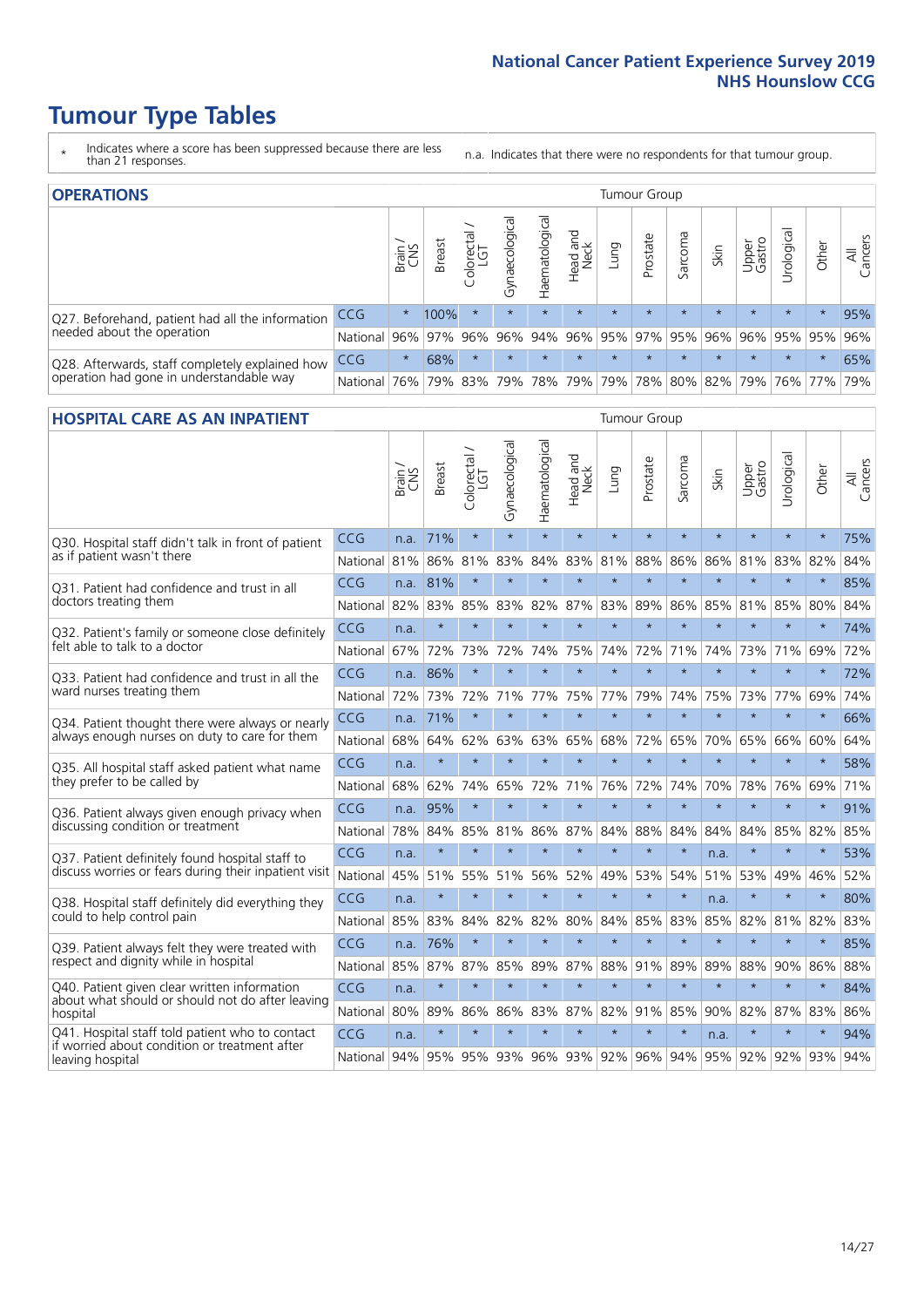# **Tumour Type Tables**

- \* Indicates where a score has been suppressed because there are less than 21 responses.
- n.a. Indicates that there were no respondents for that tumour group.

| <b>HOSPITAL CARE AS A DAY PATIENT / OUTPATIENT</b><br><b>Tumour Group</b>                                             |            |         |               |                       |                |                |                         |         |          |         |      |                 |            |         |                |
|-----------------------------------------------------------------------------------------------------------------------|------------|---------|---------------|-----------------------|----------------|----------------|-------------------------|---------|----------|---------|------|-----------------|------------|---------|----------------|
|                                                                                                                       |            | Brain   | <b>Breast</b> | olorectal<br>LGT<br>Ū | Gynaecological | Haematological | aad and<br>Neck<br>Head | Lung    | Prostate | Sarcoma | Skin | Upper<br>Gastro | Urological | Other   | All<br>Cancers |
| Q43. Patient definitely found hospital staff to                                                                       | CCG        | $\star$ | 62%           | $\star$               | $\star$        | 59%            | $\star$                 | $\star$ | $\star$  | $\star$ | n.a. | $\star$         | $\star$    | 52%     | 62%            |
| discuss worries or fears during their outpatient or<br>day case visit                                                 | National   | 66%     | 68%           | 73%                   | 70%            | 73%            | 72%                     | 70%     | 74%      | 72%     | 72%  | 71%             | 67%        | 68%     | 71%            |
| Q44. Cancer doctor had the right documents at<br>patient's last outpatient appointment                                | CCG        | $\star$ | 96%           | 96%                   | $\star$        | 98%            | $\star$                 | $\star$ | $\star$  | $\star$ | n.a. | $^\star$        | $\star$    | 86%     | 93%            |
|                                                                                                                       | National   | 94%     | 96%           | 96%                   | 96%            | 97%            | 96%                     | 96%     | 96%      | 96%     | 96%  | 94%             | 96%        | 95%     | 96%            |
| Q46. Beforehand patient completely had                                                                                | <b>CCG</b> | $\star$ | 72%           | $\star$               |                | $\star$        | $\star$                 | $\star$ | $\star$  | $\star$ | n.a. | $\star$         | $\star$    | $\star$ | 76%            |
| all information needed about radiotherapy<br>treatment                                                                | National   | 91%     | 88%           | 83%                   | 88%            | 84%            | 86%                     | 86%     | 88%      | 88%     | 84%  | 86%             | 83%        | 84%     | 86%            |
| Q47. Patient completely given understandable<br>information about whether radiotherapy was                            | <b>CCG</b> | $\star$ | 50%           | $\star$               | $\star$        | ÷              | $\star$                 | ÷       | $\star$  | $\star$ | n.a. | $\star$         | ÷          | $\star$ | 56%            |
| working                                                                                                               | National   | 56%     | 60%           | 57%                   | 61%            | 62%            | 63%                     | 59%     | 60%      | 67%     | 57%  | 52%             | 59%        | 59%     | 60%            |
| Q49. Beforehand patient completely had all                                                                            | CCG        | $\star$ | 92%           | $\star$               | $^\star$       | 90%            | $\star$                 | $\star$ | $\star$  | $\star$ | n.a. | $\star$         | ¥          | $\ast$  | 83%            |
| information needed about chemotherapy<br>treatment                                                                    | National   | 80%     | 82%           | 86%                   | 87%            | 85%            | 79%                     | 84%     | 86%      | 86%     | 90%  | 84%             | 85%        | 85%     | 84%            |
| Q50. Patient given enough information about<br>whether chemotherapy was working in a<br>completely understandable way | <b>CCG</b> | $\star$ | 80%           | $\star$               | $\star$        | 82%            | $\star$                 | $\star$ | $\star$  | $\star$ | n.a. | $\star$         |            | $\star$ | 75%            |
|                                                                                                                       | National   | 54%     | 62%           | 64%                   | 68%            | 75%            |                         | 57% 67% | 66%      | 71%     | 79%  | 61%             | 68%        | 69%     | 68%            |

#### **HOME CARE AND SUPPORT** Tumour Group

|                                                                                                                   |            | Brain   | <b>Breast</b> | Colorectal<br>LGT | ᠊ᢛ<br>Gynaecologic | Haematological | ad and<br>Neck<br>Head | <b>Dung</b> | Prostate | Sarcoma | Skin    | Upper<br>Gastro | Urological | Other   | All<br>Cancers |
|-------------------------------------------------------------------------------------------------------------------|------------|---------|---------------|-------------------|--------------------|----------------|------------------------|-------------|----------|---------|---------|-----------------|------------|---------|----------------|
| Q51. Hospital staff definitely gave family or<br>someone close all the information needed to<br>help care at home | <b>CCG</b> | $\star$ | 58%           | 50%               | $\star$            | 51%            | $\star$                | $\star$     | $\star$  | $\star$ | $\star$ | $\star$         | $\star$    | 52%     | 57%            |
|                                                                                                                   | National   | 58%     | 58%           | 63%               | 57%                | 62%            | 67%                    | 59%         | 61%      | 62%     | 65%     | 60%             | 59%        | 55%     | 60%            |
| Q52. Patient definitely given enough support<br>from health or social services during treatment                   | <b>CCG</b> | $\star$ | 43%           | $\star$           | $\star$            | 57%            | $\star$                | $\star$     | $\star$  | $\star$ | n.a.    | $\star$         | $\star$    | 27% 43% |                |
|                                                                                                                   | National   | 42%     | 52%           | 60%               |                    | 45% 51%        | 59%                    | 50%         | 48%      | 53%     | 57%     | 54%             | 48% 51%    |         | 52%            |
| Q53. Patient definitely given enough support<br>from health or social services after treatment                    | <b>CCG</b> | $\star$ | 29%           |                   | $\star$            | $\star$        | $\star$                | $\star$     | $\star$  | $\star$ | n.a.    | $\star$         | $\star$    | $\star$ | 36%            |
|                                                                                                                   | National   | 39%     |               | 41% 53%           | 39%                | 43%            | 56%                    | 40%         | 46%      | 48% 59% |         | 47%             | 44%        | 44%     | 45%            |

| <b>CARE FROM YOUR GENERAL PRACTICE</b>                                                                     |              |         |               |            |                |                |                             |         | <b>Tumour Group</b> |         |                         |                 |                       |         |                |  |  |  |  |  |
|------------------------------------------------------------------------------------------------------------|--------------|---------|---------------|------------|----------------|----------------|-----------------------------|---------|---------------------|---------|-------------------------|-----------------|-----------------------|---------|----------------|--|--|--|--|--|
|                                                                                                            |              | Brain,  | <b>Breast</b> | Colorectal | Gynaecological | Haematological | Head and<br>Neck            | Lung    | Prostate            | Sarcoma | Skin                    | Upper<br>Gastro | $\sigma$<br>Urologica | Other   | All<br>Cancers |  |  |  |  |  |
| Q54. GP given enough information about<br>patient's condition and treatment                                | <b>CCG</b>   | $\star$ | 94%           | $\star$    | $\star$        | 92%            | $\star$                     | $\star$ | $\star$             | $\star$ | n.a.                    | $\star$         | $^\star$              |         | 93% 92%        |  |  |  |  |  |
|                                                                                                            | National 91% |         |               | 96% 95%    | 95%            |                | 96% 94% 94% 96%             |         |                     |         | $ 94\% 96\% 93\% 95\% $ |                 |                       | 94% 95% |                |  |  |  |  |  |
| Q55. General practice staff definitely did<br>everything they could to support patient during<br>treatment | <b>CCG</b>   | n.a.    | 44%           |            | $\star$        | 61%            | $\star$                     | $\star$ | $\star$             | $\star$ | n.a.                    | $\star$         | $\star$               |         | 41% 47%        |  |  |  |  |  |
|                                                                                                            | National 55% |         |               | 58% 59%    | 56%            |                | 56% 59% 56% 64% 56% 65% 59% |         |                     |         |                         |                 |                       | 59% 55% | 58%            |  |  |  |  |  |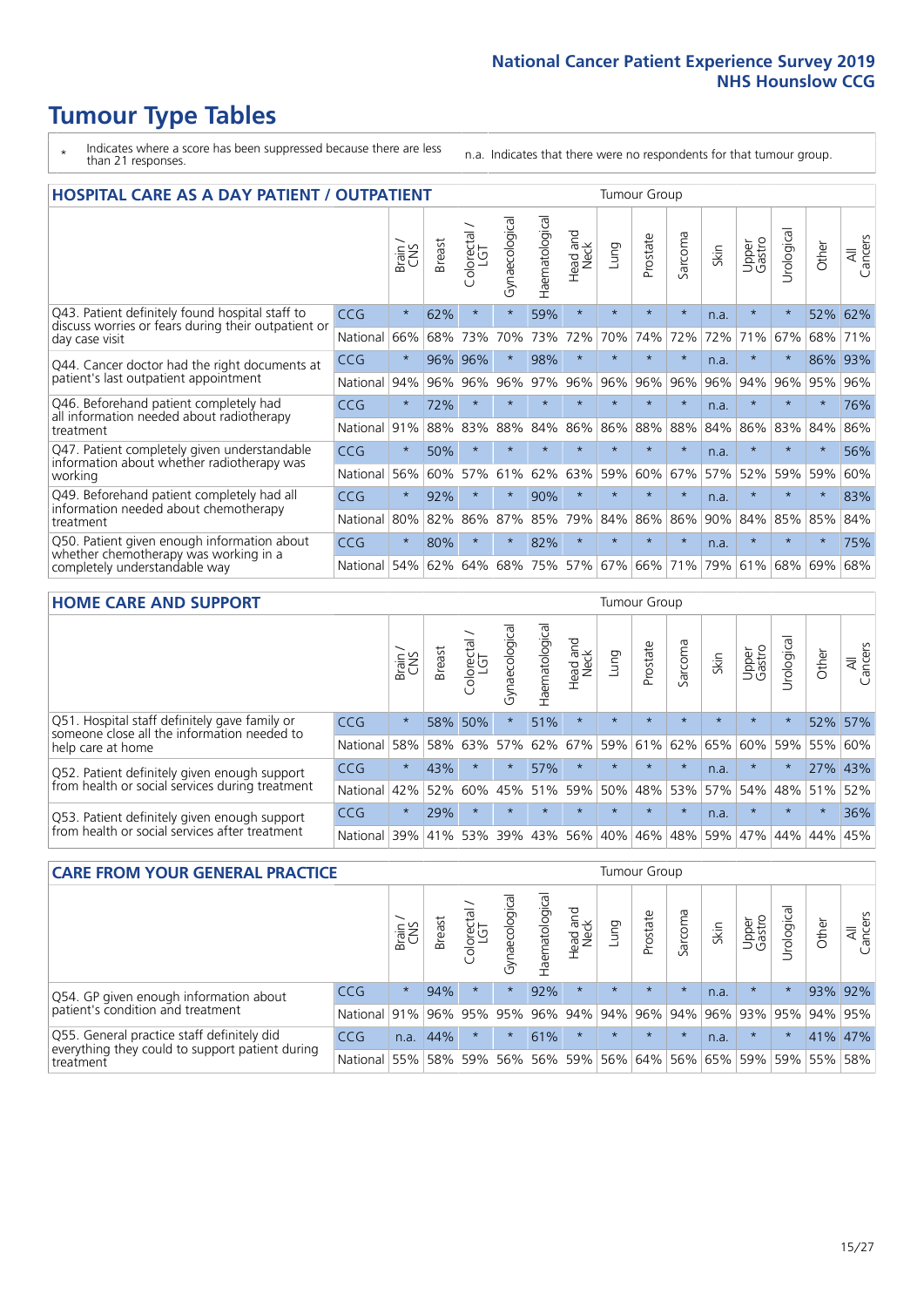# **Tumour Type Tables**

- \* Indicates where a score has been suppressed because there are less than 21 responses.
- n.a. Indicates that there were no respondents for that tumour group.

#### **YOUR OVERALL NHS CARE** THE TWO CONTROLLER THE THE THROUP CHANGE THE TUMOUR GROUP

|                                                                                                |            | Brain   | <b>Breast</b> | Colorectal<br>LGT | Gynaecological | Haematological | aad and<br>Neck<br>Head | Lung    | Prostate | Sarcoma | Skin    | Upper<br>Gastro | $\overline{c}$<br>Urologia | Other   | All<br>Cancers |  |  |  |  |  |  |
|------------------------------------------------------------------------------------------------|------------|---------|---------------|-------------------|----------------|----------------|-------------------------|---------|----------|---------|---------|-----------------|----------------------------|---------|----------------|--|--|--|--|--|--|
| Q56. Different people treating and caring for                                                  | <b>CCG</b> | $\star$ | 80%           | 65%               |                | 71%            | $\star$                 | $\star$ | $\star$  | $\star$ | $\star$ | $\star$         | $\star$                    | 62%     | 68%            |  |  |  |  |  |  |
| patient always work well together to give best<br>possible care                                | National   | 60%     |               | 73% 73%           | 69%            | 75%            | 73%                     | 73%     | 75%      | 70%     | 79%     | 69%             | 74%                        | 68%     | 73%            |  |  |  |  |  |  |
| Q57. Patient given a care plan                                                                 | <b>CCG</b> | $\star$ | 38% 55%       |                   |                | 42%            | $\star$                 | $\star$ | $\star$  | $\star$ | $\star$ | $\star$         | $\star$                    | 46% 40% |                |  |  |  |  |  |  |
|                                                                                                | National   | 36%     | 41%           | 40%               | 34%            | 36%            | 39%                     | 36%     | 40%      | 34%     | 44%     | 36%             | 33%                        | 31%     | 38%            |  |  |  |  |  |  |
| Q58. Overall the administration of care was good                                               | <b>CCG</b> | $\star$ | 95%           | 85%               |                | 95%            | $\star$                 | $\star$ | $\star$  | $\star$ | $\star$ | $\star$         |                            | 93% 89% |                |  |  |  |  |  |  |
| or very good                                                                                   | National   | 85%     | 90%           | 88%               | 87%            | 91%            | 90%                     | 90%     | 88%      | 88%     | 90%     | 86%             | 85%                        | 87% 89% |                |  |  |  |  |  |  |
| Q59. Patient felt length of time for attending                                                 | <b>CCG</b> | $\star$ | 52%           | 64%               | $\star$        | 65%            | $\star$                 | $\star$ | $\star$  | $\star$ | $\star$ | $\star$         | $\star$                    | $54\%$  | 61%            |  |  |  |  |  |  |
| clinics and appointments for cancer was about<br>right                                         | National   | 58%     | 68%           | 73%               | 66%            | 66%            | 71%                     | 71%     | 76%      | 68%     | 73%     | 66%             | 75%                        | 64%     | 69%            |  |  |  |  |  |  |
| Q60. Someone discussed with patient whether<br>they would like to take part in cancer research | <b>CCG</b> | $\star$ | 42%           | 55%               |                | 25%            | $\star$                 | $\star$ | $\star$  | $\star$ | $\star$ | $\star$         |                            | 57% 40% |                |  |  |  |  |  |  |
|                                                                                                | National   | 42%     | 30%           | 32%               | 31%            | 33%            | 21%                     | 34%     | 31%      | 36%     | 20%     | 36%             | 21%                        | 32%     | 30%            |  |  |  |  |  |  |
| Q61. Patient's average rating of care scored from<br>very poor to very good                    | <b>CCG</b> | $\star$ | 9.0           | 8.4               | $\star$        | 8.5            | $\star$                 | $\star$ | $\star$  | $\star$ | $\star$ | $\star$         | $\star$                    | 8.1     | 8.6            |  |  |  |  |  |  |
|                                                                                                | National   | 8.6     | 8.9           | 8.8               | 8.7            | 8.9            | 8.8                     | 8.8     | 8.8      | 8.8     | 8.9     | 8.7             | 8.7                        | 8.7     | 8.8            |  |  |  |  |  |  |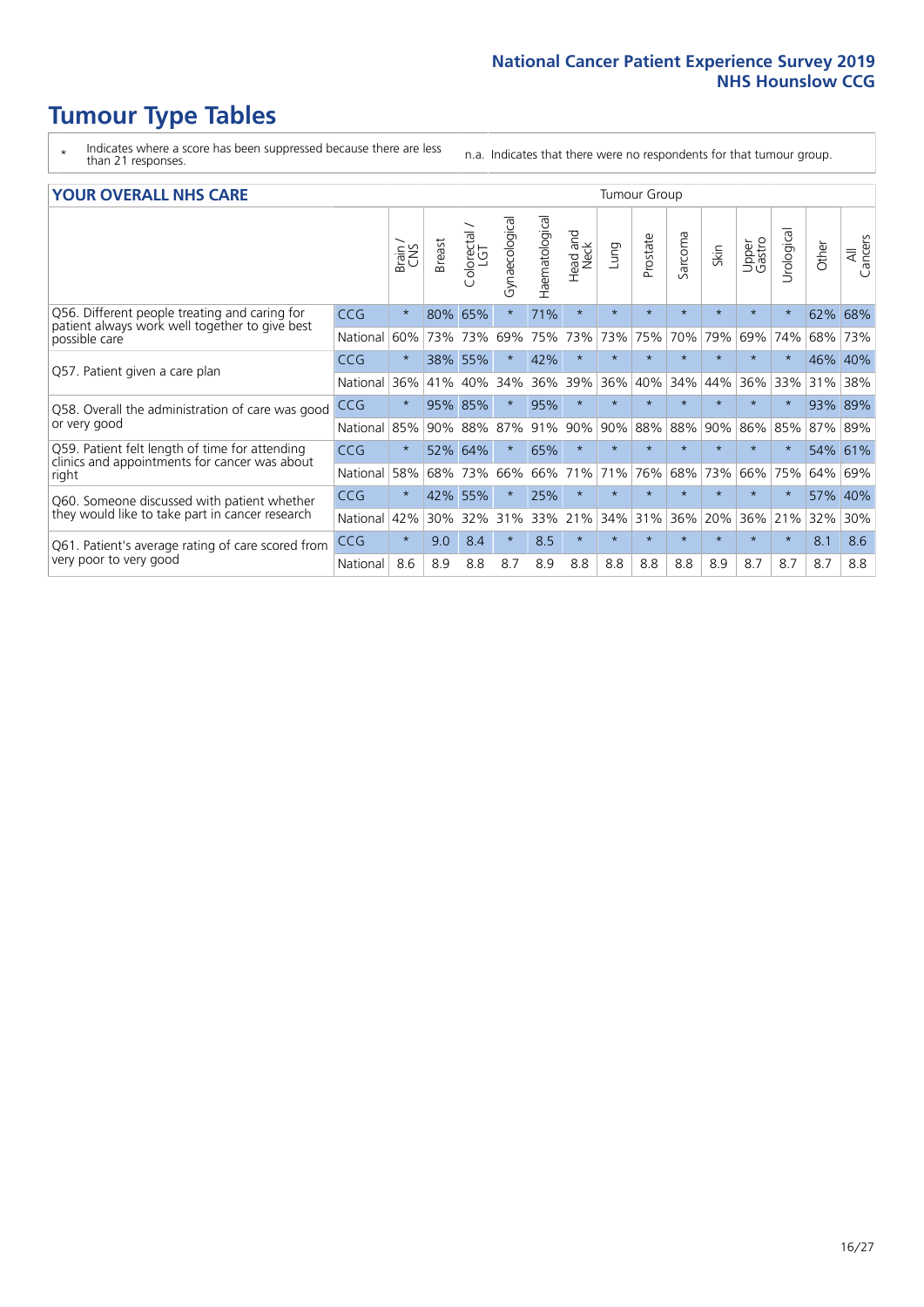### **Year on Year Charts**





### **DIAGNOSTIC TESTS**





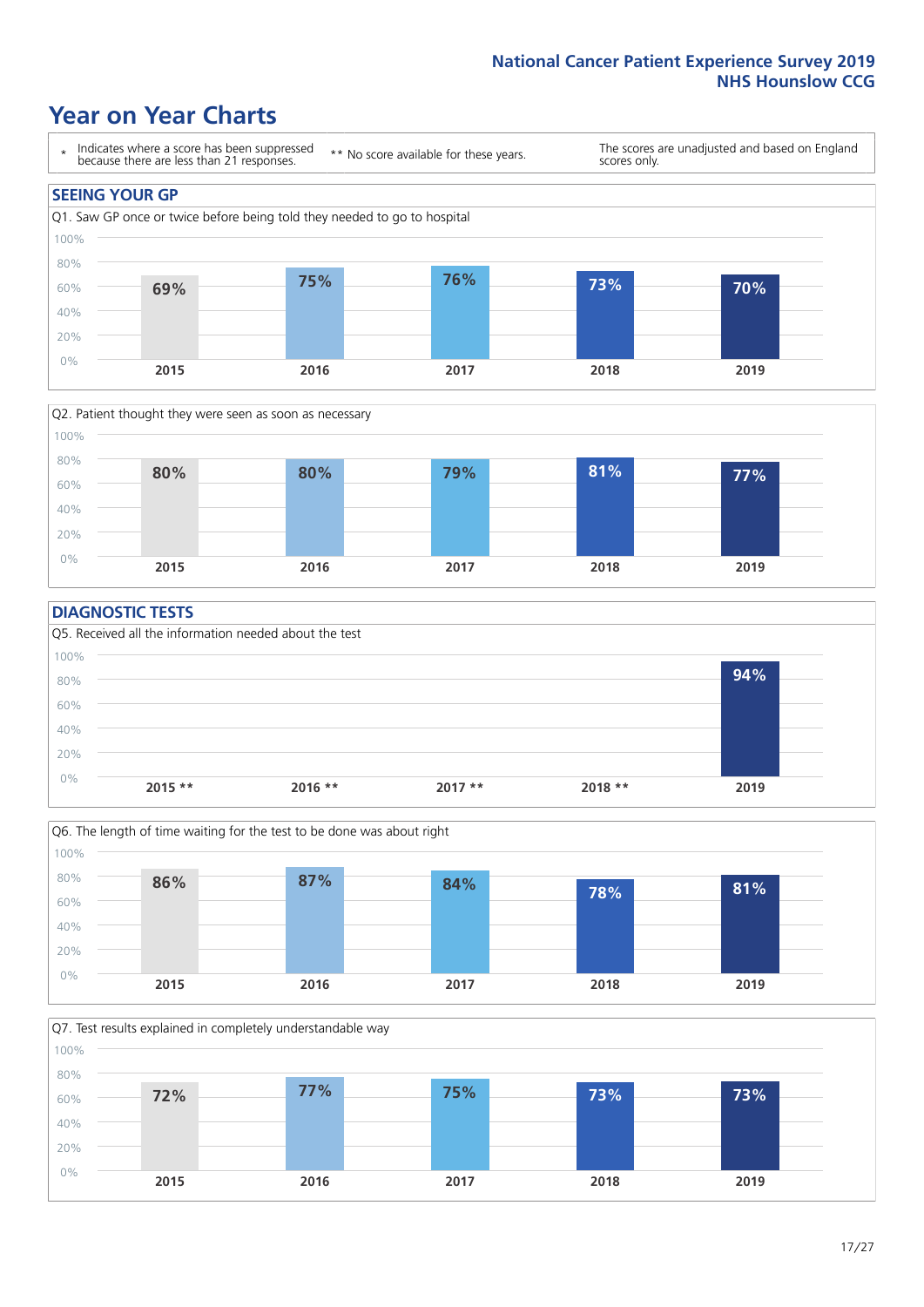### **Year on Year Charts**

\* Indicates where a score has been suppressed because there are less than 21 responses.

\*\* No score available for these years.

The scores are unadjusted and based on England scores only.









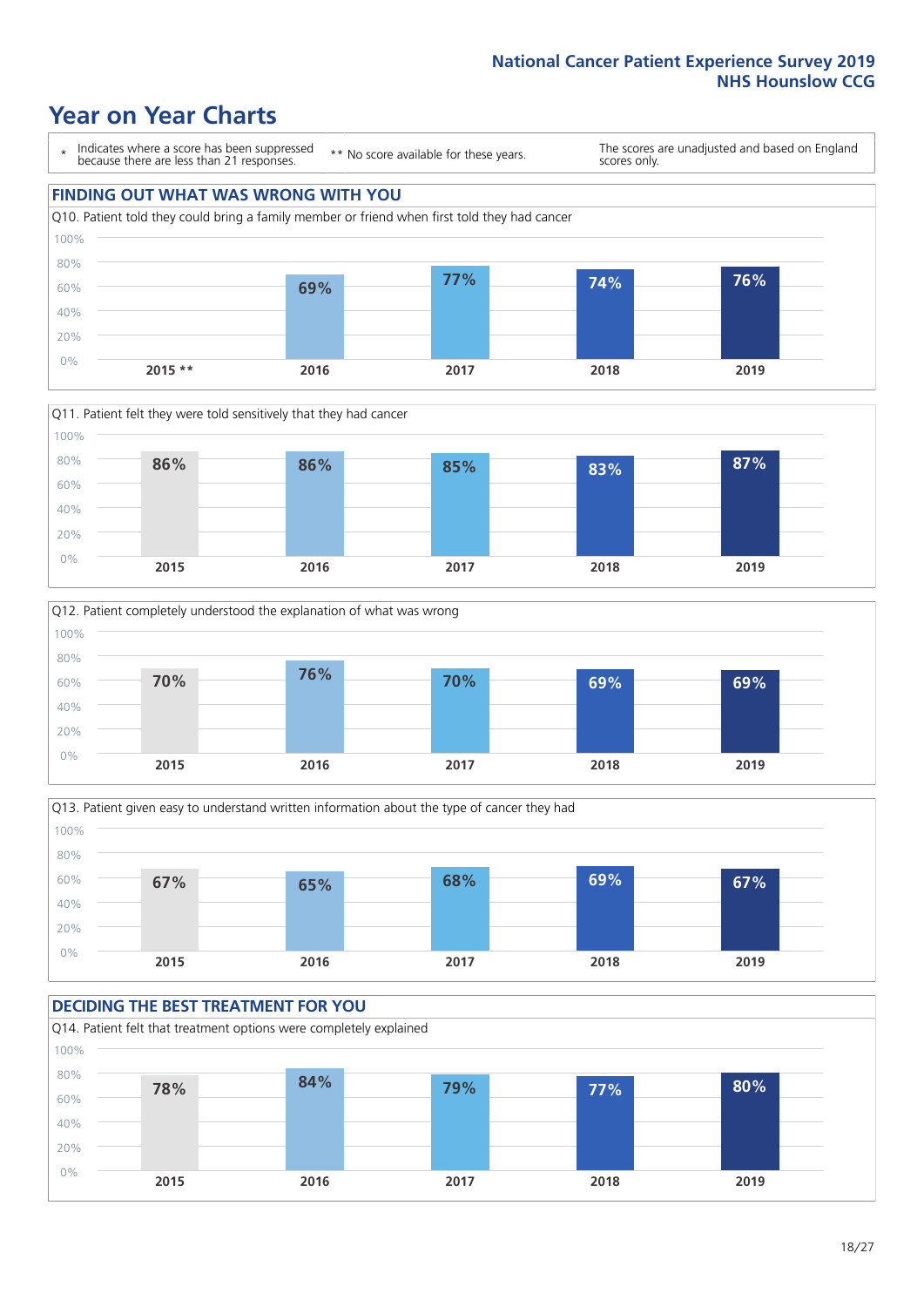### **Year on Year Charts**







Q18. Patient definitely involved as much as they wanted in decisions about care and treatment  $0%$ 20% 40% 60% 80% 100% **2015 \*\* 2016 \*\* 2017 \*\* 2018 \*\* 2019 74%**

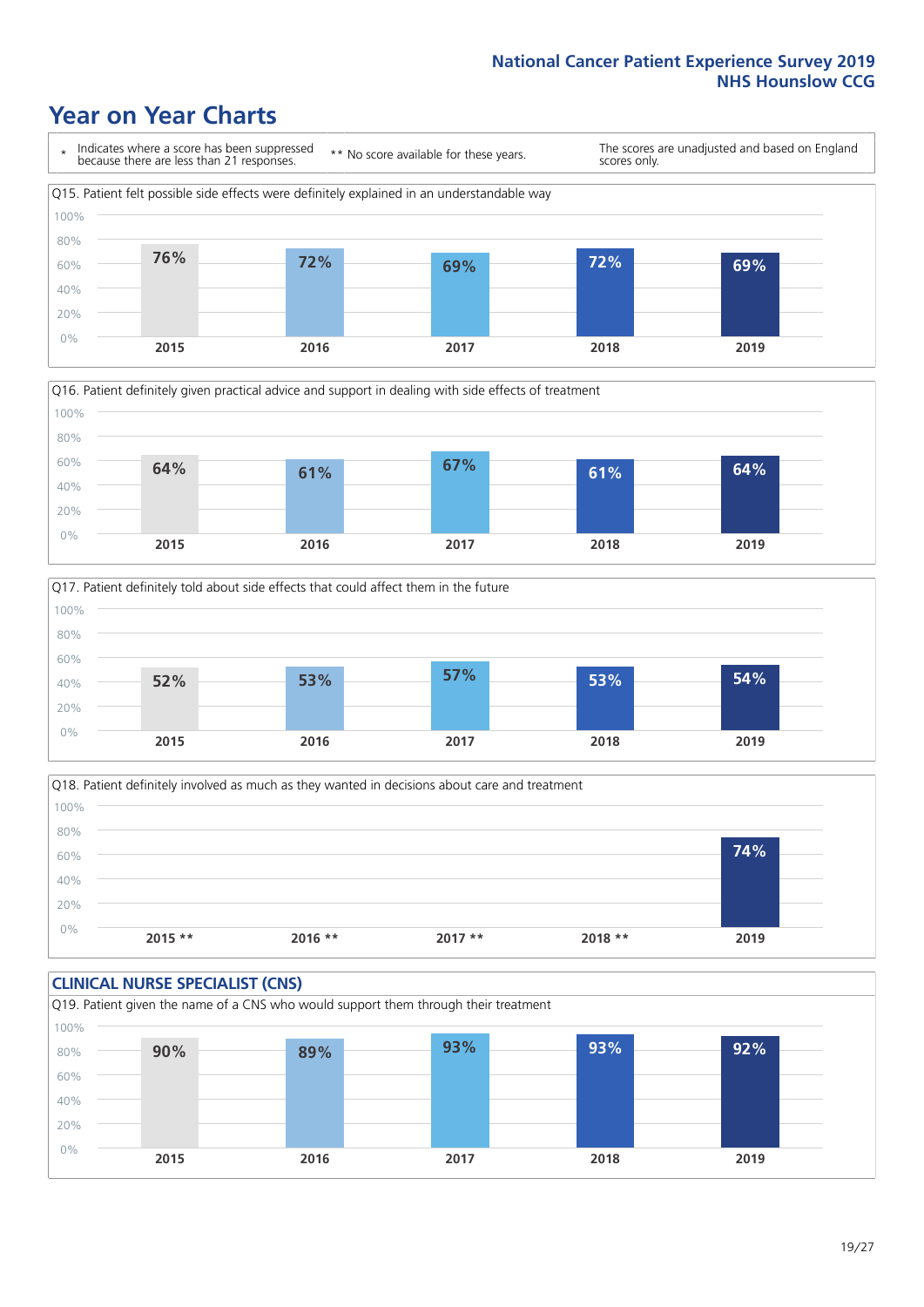### **Year on Year Charts**











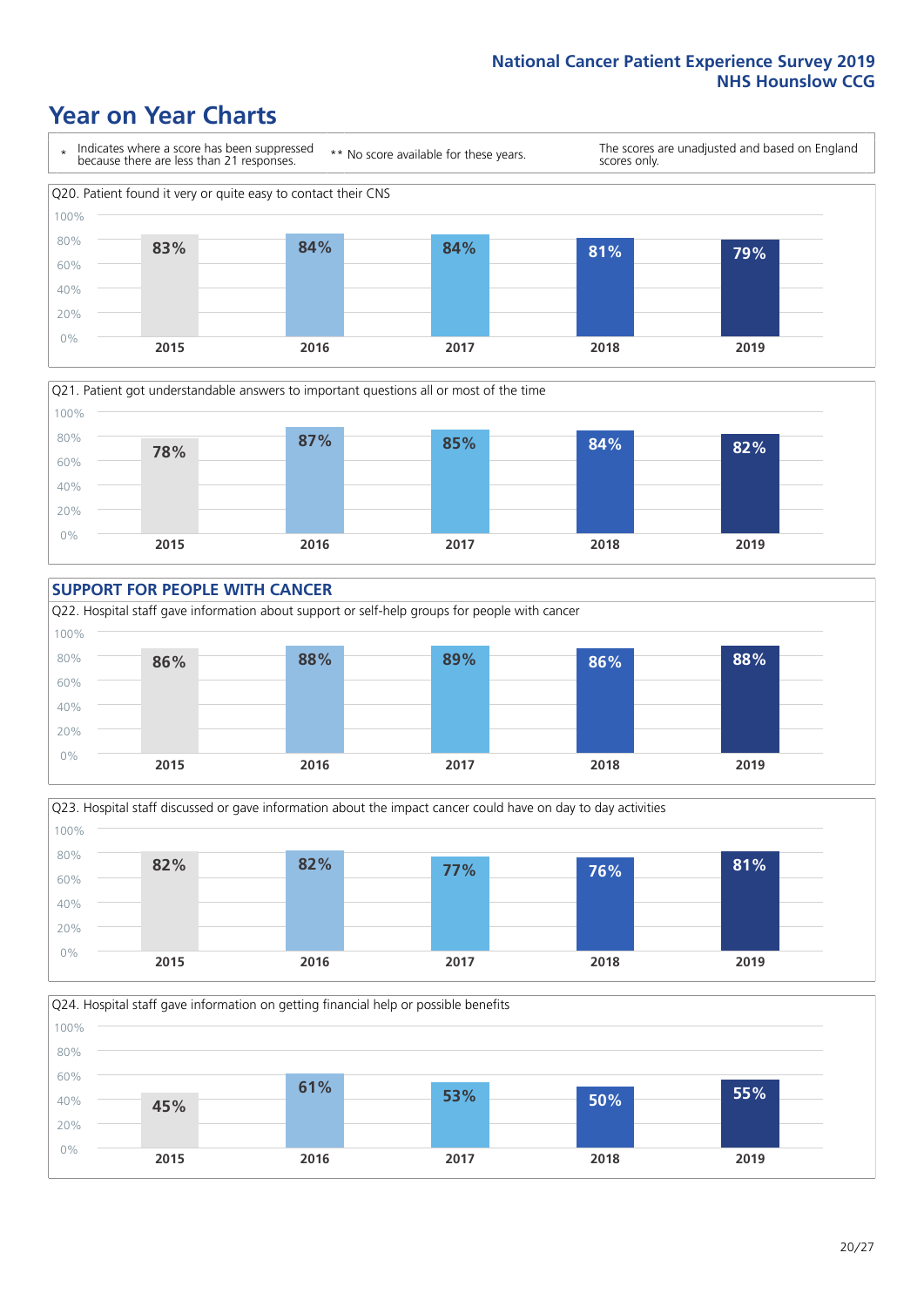### **Year on Year Charts**



#### **OPERATIONS**





### **HOSPITAL CARE AS AN INPATIENT** Q30. Hospital staff didn't talk in front of patient as if patient wasn't there 0% 20% 40% 60% 80% 100% **2015 \*\* 2016 \*\* 2017 \*\* 2018 \*\* 2019 75%**

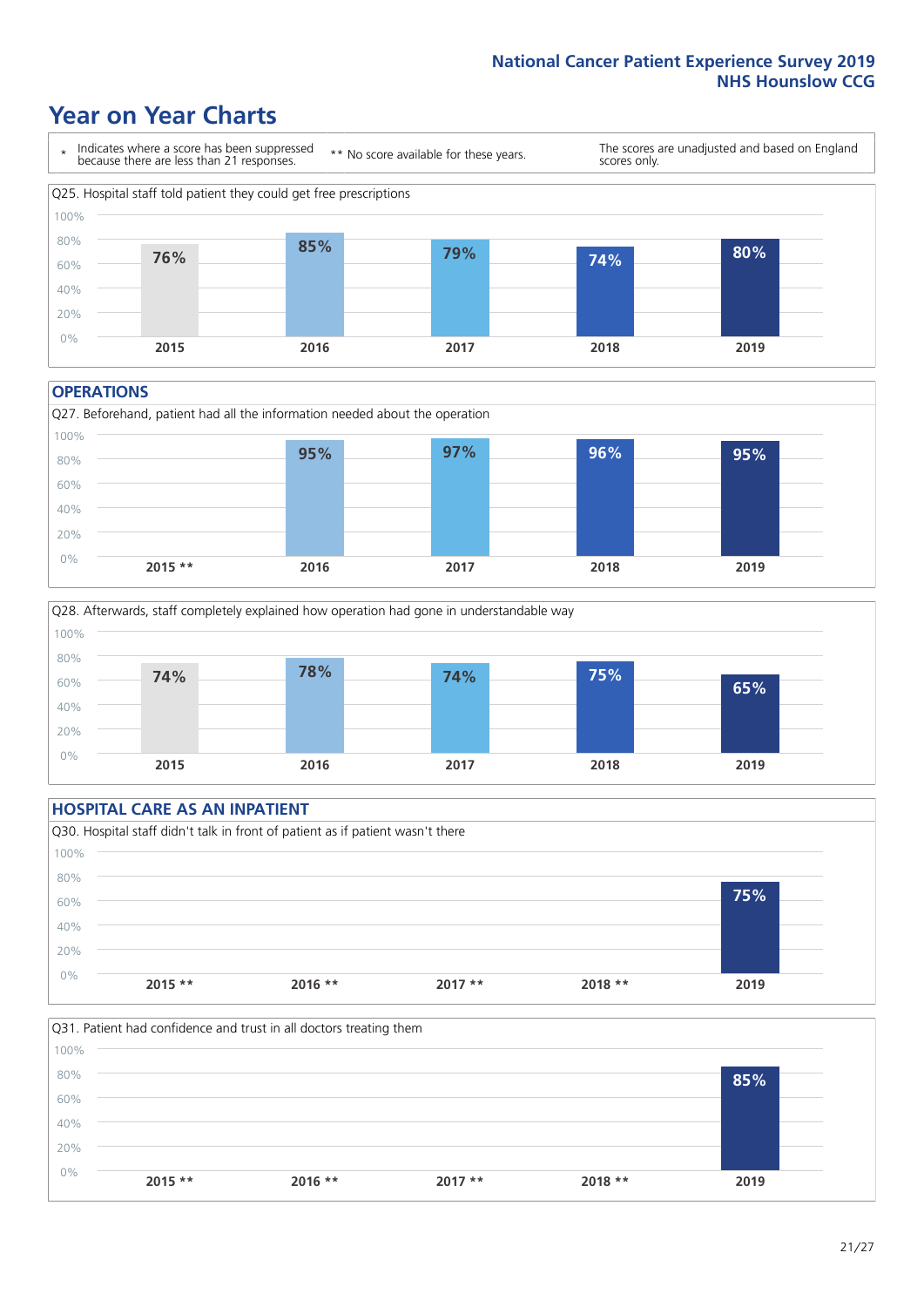### **Year on Year Charts**









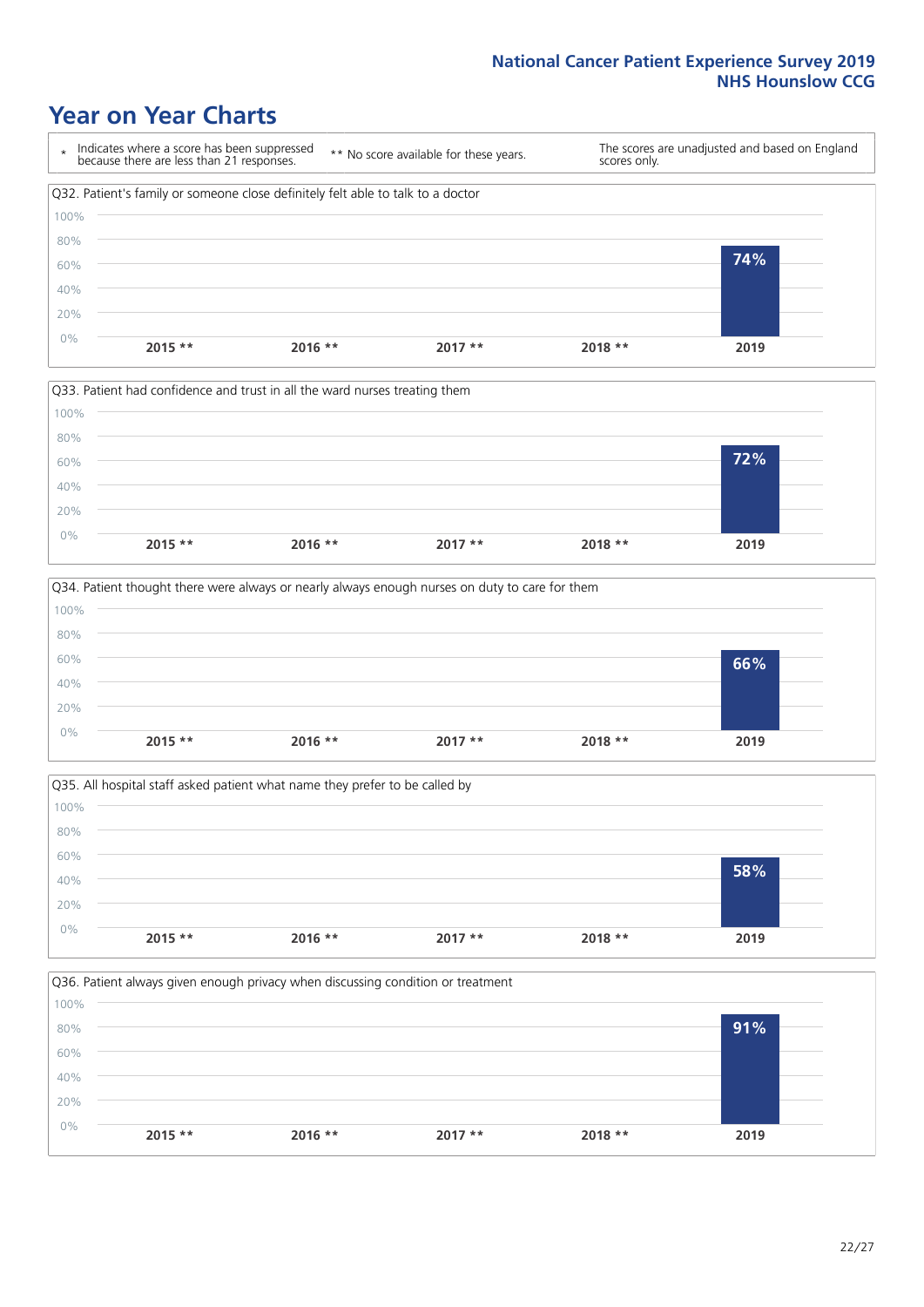### **Year on Year Charts**









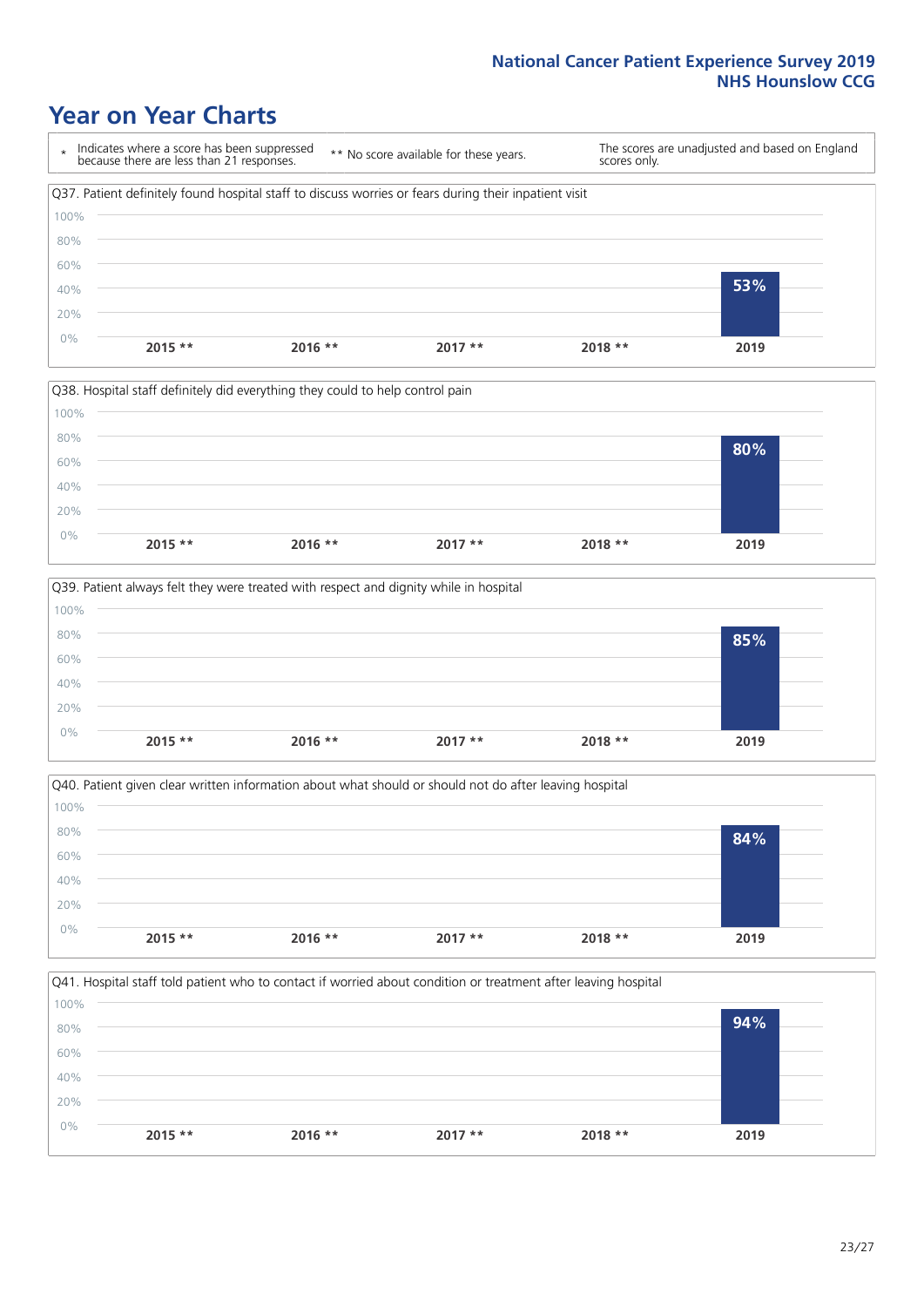### **Year on Year Charts**

\* Indicates where a score has been suppressed because there are less than 21 responses.

\*\* No score available for these years.

The scores are unadjusted and based on England scores only.

#### **HOSPITAL CARE AS A DAY PATIENT / OUTPATIENT**









Q49. Beforehand patient completely had all information needed about chemotherapy treatment 100%

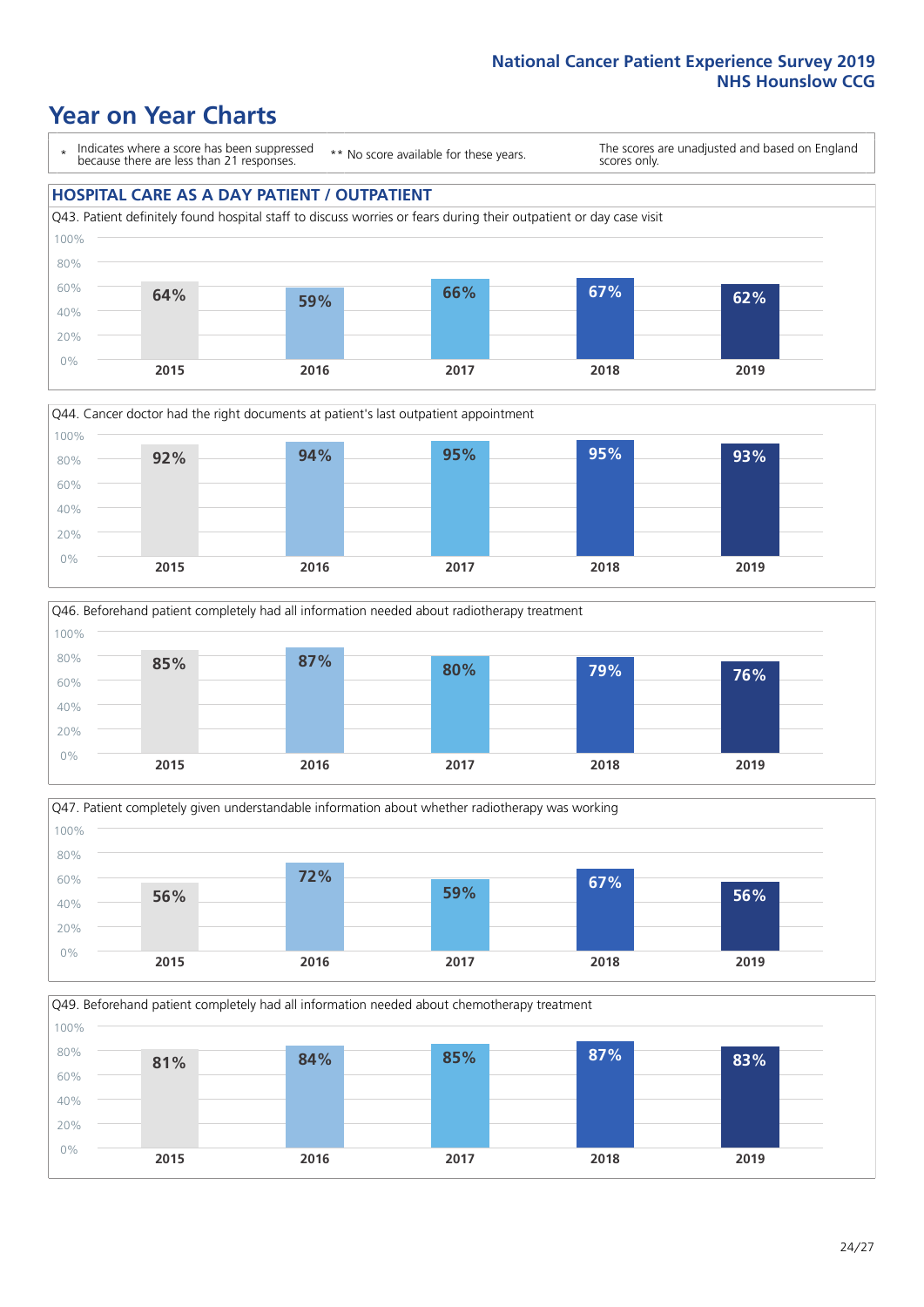### **Year on Year Charts**



#### **HOME CARE AND SUPPORT**







### **CARE FROM YOUR GENERAL PRACTICE** Q54. GP given enough information about patient's condition and treatment 0% 20% 40% 60% 80% 100% **2015 2016 2017 2018 2019 92% 93% 94% 92% 92%**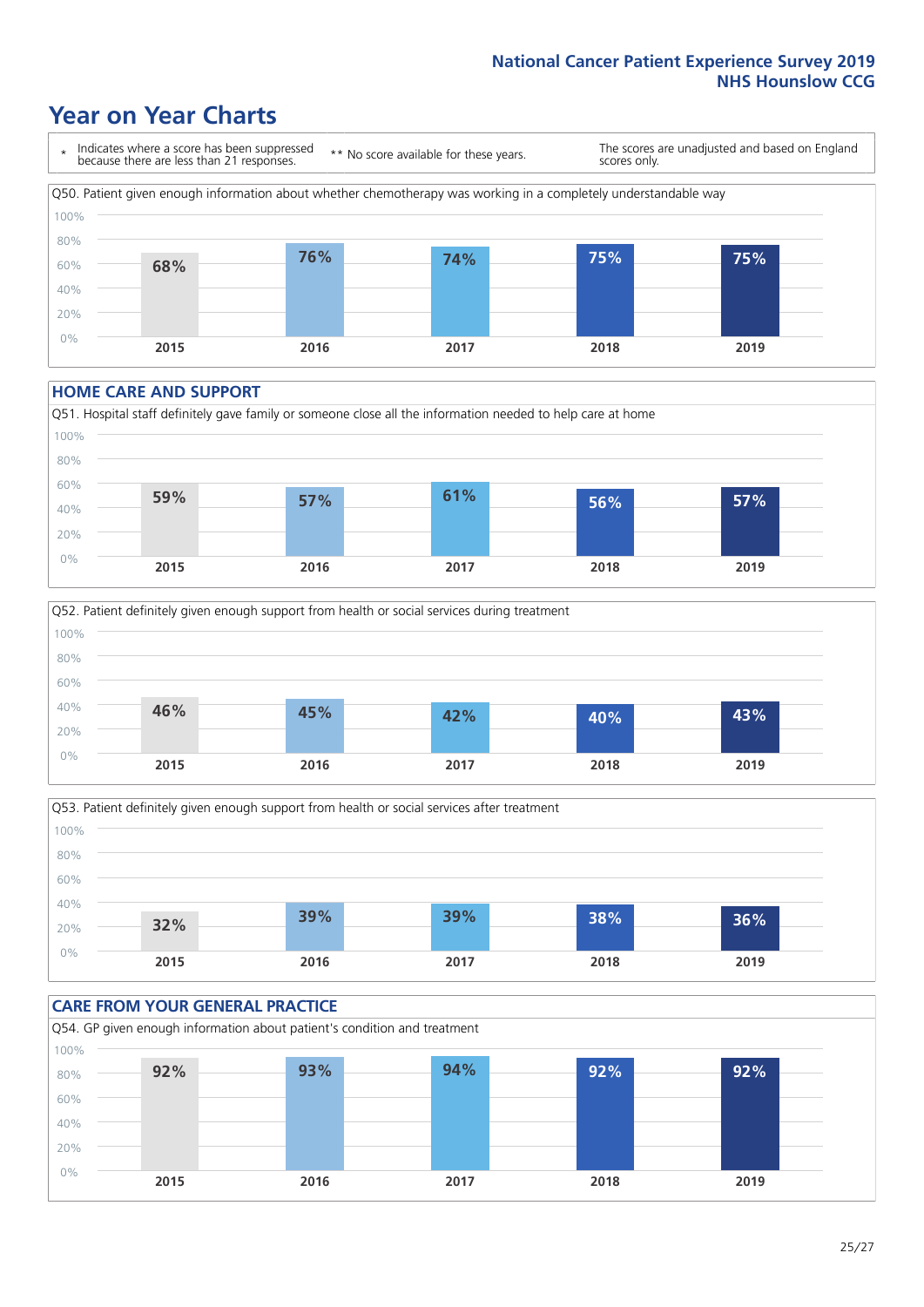### **Year on Year Charts**

\* Indicates where a score has been suppressed because there are less than 21 responses.

\*\* No score available for these years.

The scores are unadjusted and based on England scores only.



#### **YOUR OVERALL NHS CARE**







Q59. Patient felt length of time for attending clinics and appointments for cancer was about right